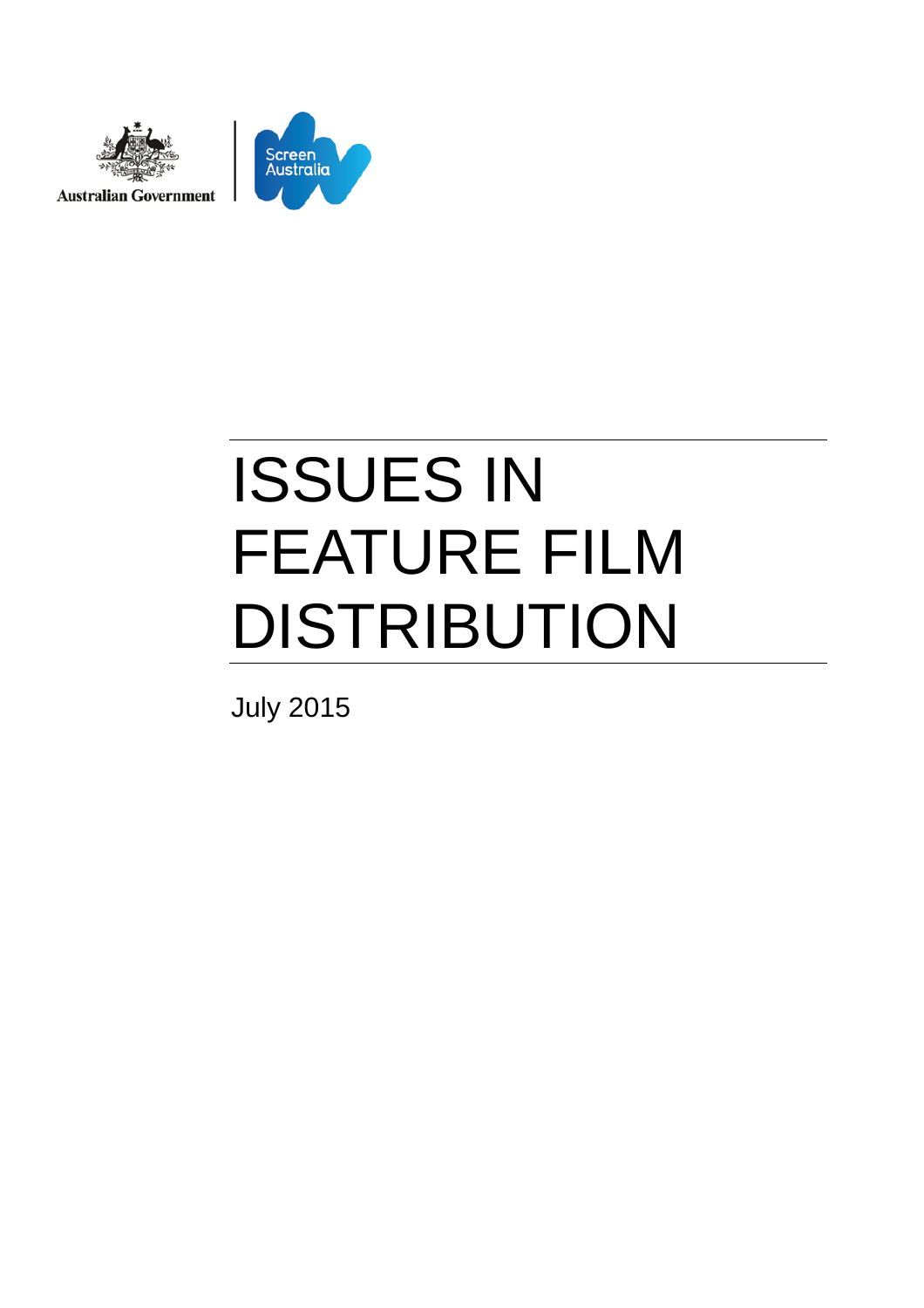## **Contents**

| The evolving distribution landscape:                                                  |  |
|---------------------------------------------------------------------------------------|--|
|                                                                                       |  |
|                                                                                       |  |
|                                                                                       |  |
|                                                                                       |  |
| <b>Responding to change:</b>                                                          |  |
|                                                                                       |  |
|                                                                                       |  |
|                                                                                       |  |
| 3. Customised approaches to the theatrical window  26<br>4. Elevated digital premiere |  |
|                                                                                       |  |
| 5. Platform-exclusivity deals on broadcast and SVOD platforms  32                     |  |
|                                                                                       |  |
|                                                                                       |  |
|                                                                                       |  |
|                                                                                       |  |

Metropolitan ratings data is copyright to OzTAM and Regional data is copyright to RegionalTAM and may not be reproduced, published or communicated in whole or part without the prior consent of OzTAM or RegionalTAM.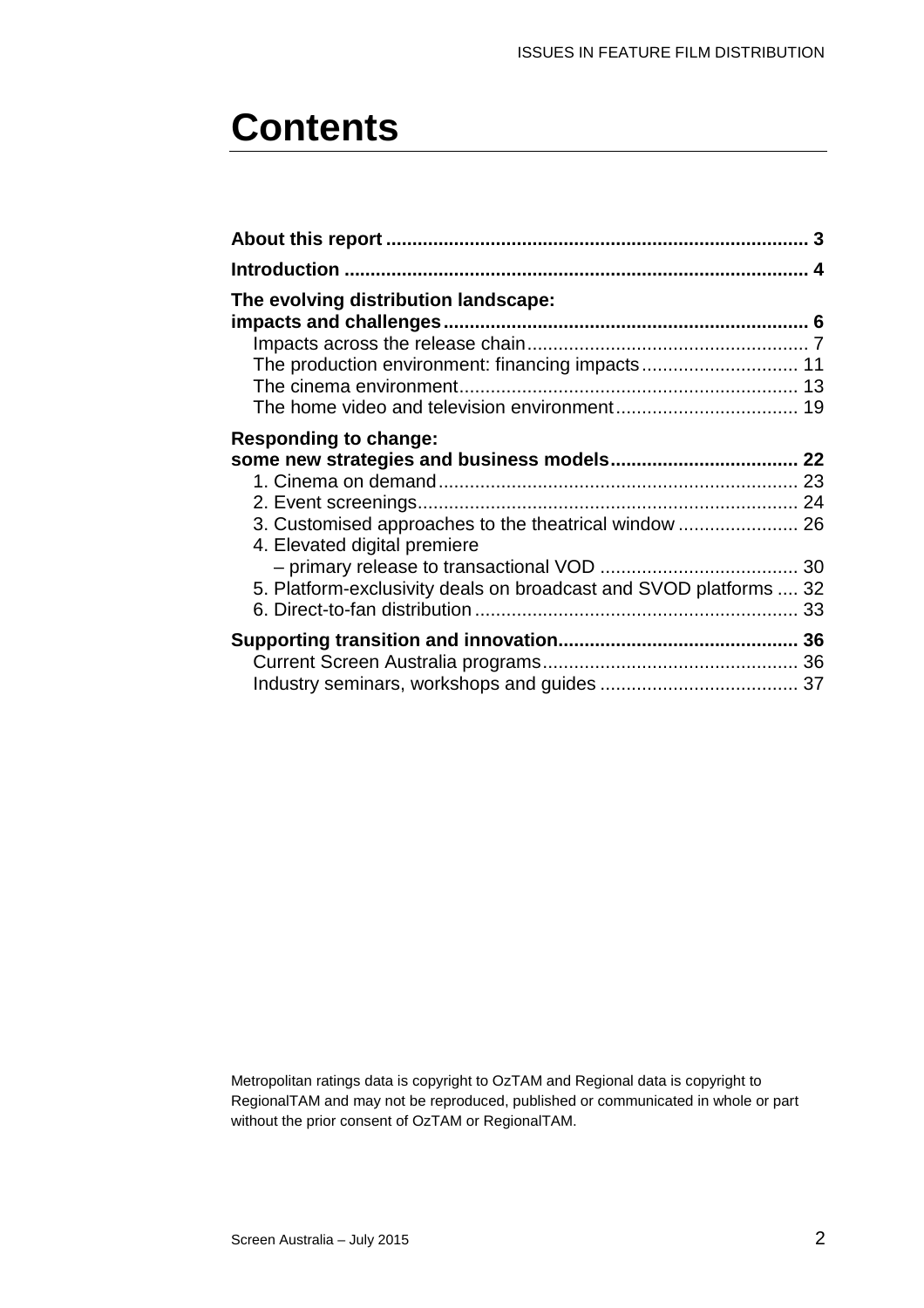## **About this report**

This paper sets out some of the challenges of the contemporary distribution landscape for feature films and how filmmakers and distributors are trialling new ways to reach audiences. It aims to summarise new developments for the benefit of the broader industry and, where possible, provide useful case studies – acknowledging that the lack of data and available information in this area is a major constraint.

In providing an overview of some new approaches, Screen Australia has sought to outline some nascent opportunities while recognising that, for the foreseeable future at least, existing models of distribution – centred on theatrical release as the 'premiere' platform – will remain the main game in terms of release ambitions, audience awareness, revenue and downstream performance.

Our function under the *Screen Australia Act* is to support a creative, innovative and commercially sustainable Australian screen production industry. This involves supporting Australian businesses to deliver to Australian audiences and to take advantage of market developments. We are keen to keep re-evaluating our own practices in light of the changing market, and this paper forms part of our conversation with industry about how best to do this.

We cannot, however, unilaterally direct change. Any substantial changes to existing models must be developed collaboratively across the industry.

Screen Australia has a key leadership role as a facilitator of industry-led collaboration and partnership. We will continue to host industry forums, discuss options and explore means of working with a range of approaches as the industry and the market respond to ongoing and significant change.

If you would like to respond to this paper or share your experiences of feature film distribution with us, please write to **feedback@screenaustralia.gov.au**. Let us know if you would like your comments to remain confidential.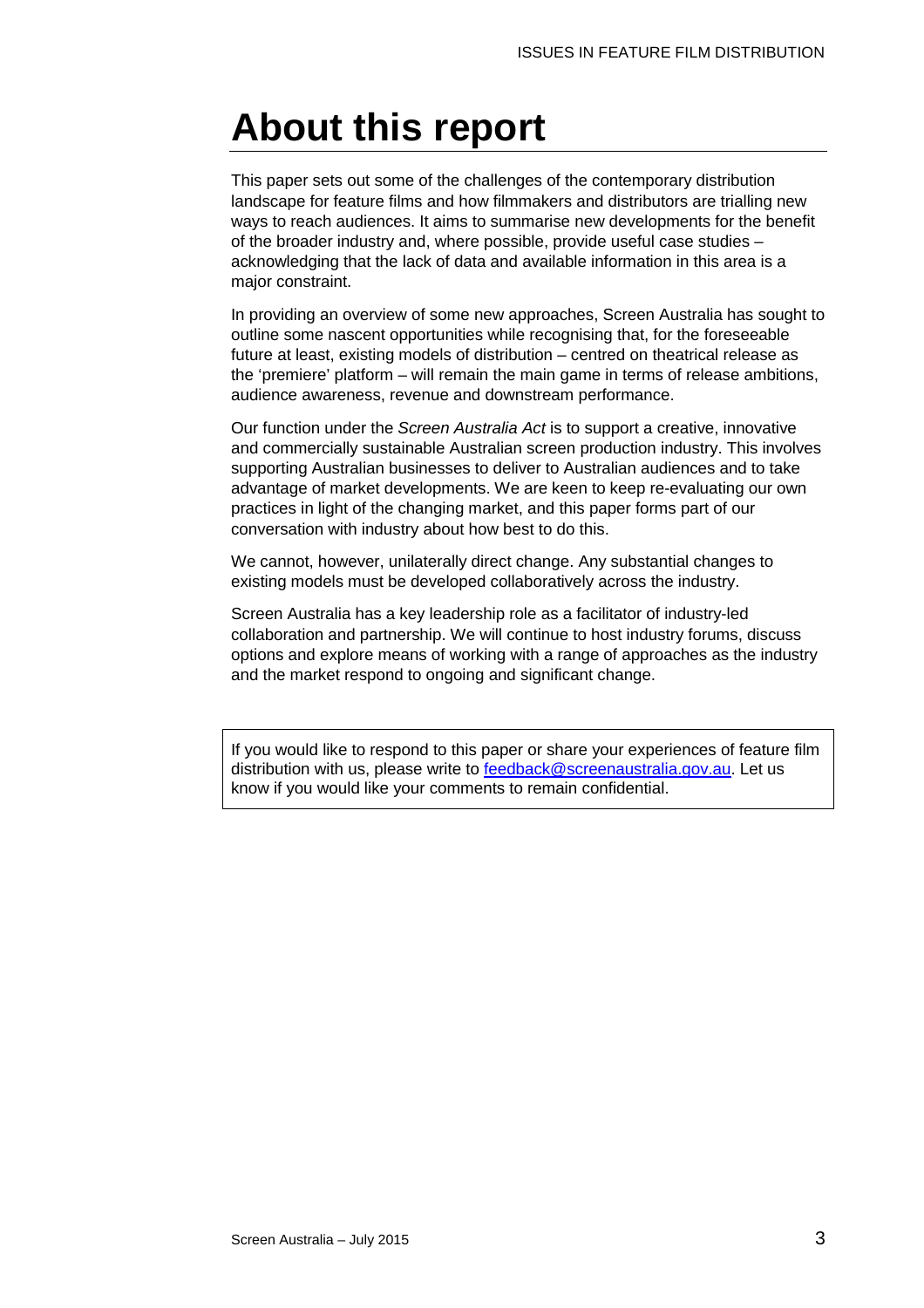## **Introduction**

The feature film distribution landscape worldwide is currently undergoing a profound structural transformation, creating major challenges and uncertainty as well as some glimmers of opportunity.

Digital distribution is radically rewriting the rules of the feature film business in much the same way it did with other creative industries such as music and publishing, altering not only established release patterns and revenue models but causing (as well as responding to) seismic shifts in audience behaviour and expectations. While the internet has enabled greater audience numbers to watch more feature films than at any time in history, it has also caused these audiences to fragment across multiple platforms.

These changes are affecting the industry globally, impacting not only on Hollywood studios but also on distributors, sales agents, exhibitors, home video retailers and small independent producers. While no one in the industry is immune, this new fragmenting distribution landscape poses a particular and acute challenge for independent films and those engaged in their production and distribution worldwide. Given that this is the space most Australian films inhabit, navigating this new distribution landscape represents the single biggest immediate issue facing the Australian feature film industry.

The challenge for independent feature film distributors today is monetising feature films in a time of content abundance, when audiences expect everything to be everywhere, and where there is a diminishing appetite to pay for content.

Established models of distribution have been built on concepts of scarcity and exclusivity, with the cinema at the apex and a number of ancillary markets – DVD, TV and subscription TV – built into a sequenced release chain designed to maximise the exploitation of the film asset over its economic lifetime.

The opportunities for independent films in this system, which has privileged blockbusters with large global marketing campaigns, have always been constrained. Nonetheless, the system has allowed space for independent films to carve out a niche and have an economic life. While not all independent films would break out and become box office hits, many were able to find audiences and generate a respectable income over their life cycle across the various ancillary markets.

New forms of online distribution are fundamentally changing the game.

On the one hand, they have created opportunities for filmmakers, breaking down barriers between creators and audiences, creating the capacity to build communities of interest, reducing the power of established gatekeepers, and potentially allowing films to be marketed and distributed to a global marketplace. For lower-budget niche films in particular, the internet has become a powerful tool to finance and release projects that would previously not have been conceivable.

On the other hand, the rise of digital distribution has radically disrupted the established business models and revenue streams that have underpinned the feature film sector without yet replacing them with viable alternatives. In Australia, the VOD industry is still at a nascent stage, with services such as Netflix, Presto and Stan introduced only recently. However, early indications and international experience suggest it is unlikely, at least in the short term, that these new services will provide rivers of gold. As has been observed in many quarters, analogue dollars are being traded for digital cents.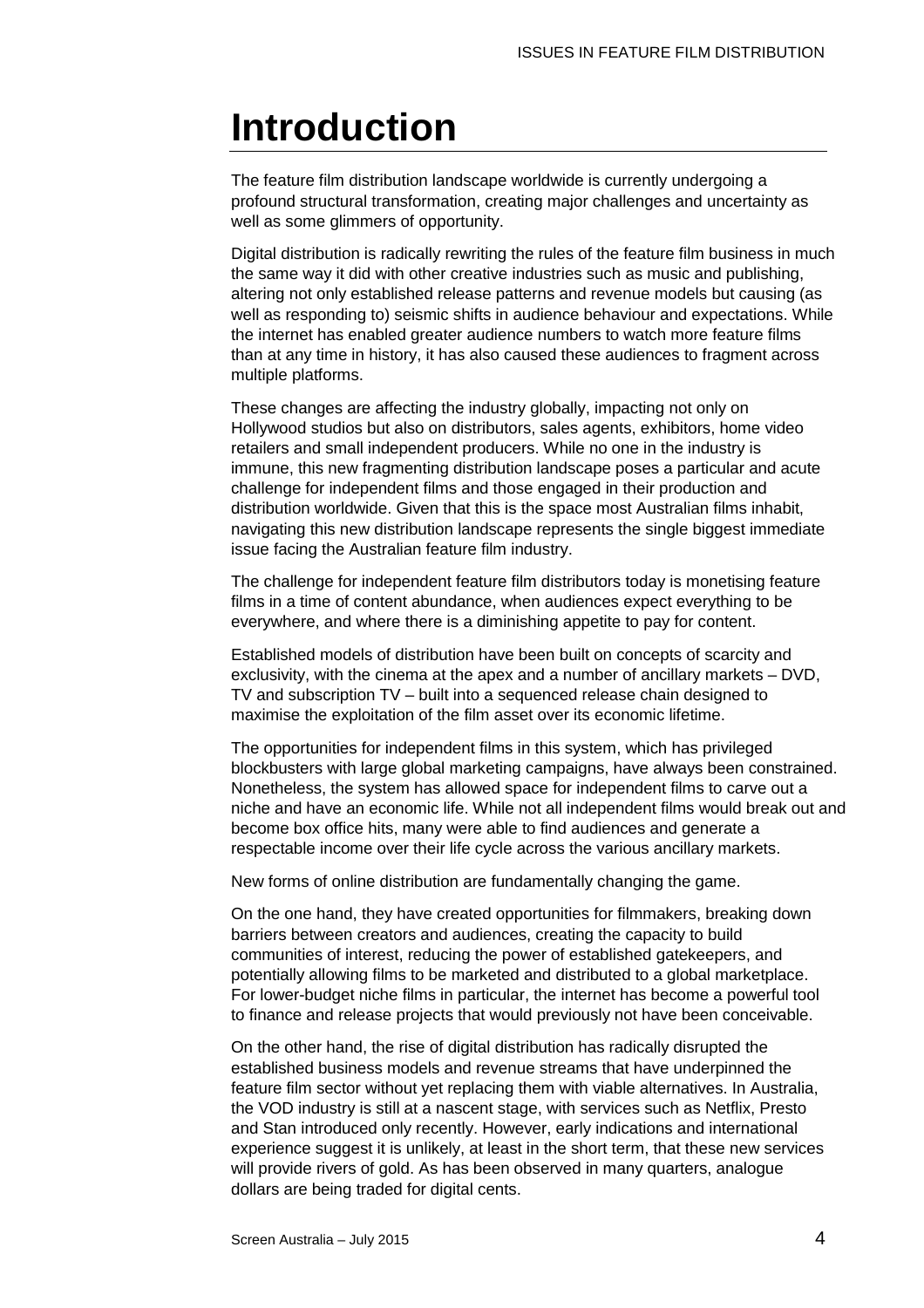It is perhaps not surprising in this scenario that cinema, which was tending to be outstripped by ancillary markets at least in terms of revenue, has once again risen to the apex of the value chain. Cinema currently represents the only place to earn blue-sky revenues, retain asset value and, in an era of content inundation, gain substantial audience attention.

Overall box office may be static, but cinema is setting the weather.

Studio release strategies are now deliberately targeting the cinema platform in a big way, backing bigger tentpole films with bigger marketing, taking more screens and dominating available exhibition shelf space.

This, alongside a marked increase in the number of films in release each year, is creating an ever more challenging and competitive market for independent films. Independent and arthouse films are doing less box office worldwide than they were as recently as five years ago.

The news is not all bad. There are still Australian films that play well in theatrical, most recently *The Water Diviner, Mad Max: Fury Road* and *Paper Planes*, and we are looking at a much stronger local box office for Australian films in 2015 than last year. Home entertainment is still providing substantial, if declining, revenue, and Australian talent continues to punch above its weight on the world stage.

But positive outcomes in the short term should not mask the need to address the longer-term structural issues we face as an industry.

There is no doubt that the challenges will continue – in order to get to screens, producers and distributors will need to be savvier and more strategic than they have ever been. For the bulk of independent films, which previously would have been able to find a pathway through the chain, we now need to adapt and navigate ways most suited to each film. We need to find new distribution models, and to work harder to build audiences and communities of interest.

Some producers, distributors and exhibitors are trialling innovations that may provide some new opportunities for local films. We have outlined a few of these in this paper, along with some of the ways Screen Australia is facilitating discussion and supporting new initiatives.

While Screen Australia cannot act alone in directing change in the industry, it does have an important role in supporting creatives and businesses to take risks, and to lead conversations about potential pathways forward.

As an industry, we will need to work closely together, and to learn from failures as well as from successes, in order to make good decisions and provide the best possible opportunity for films in this changed marketplace. We want to ensure that our local films continue to resonate with audiences and to create a cultural legacy for future generations.

Feature films contribute powerfully to Australian identity, irrespective of their financial success. From *Mad Max: Fury Road* to *Samson and Delilah* and from *The Water Diviner* to *52 Tuesdays*, they will continue to provide unique experiences and connections – to our sense of ourselves, to ideas and to singular creative voices – that Australian audiences could not find elsewhere. It is important that audiences still have access to these films and that we continue to have a system that can support them to get made.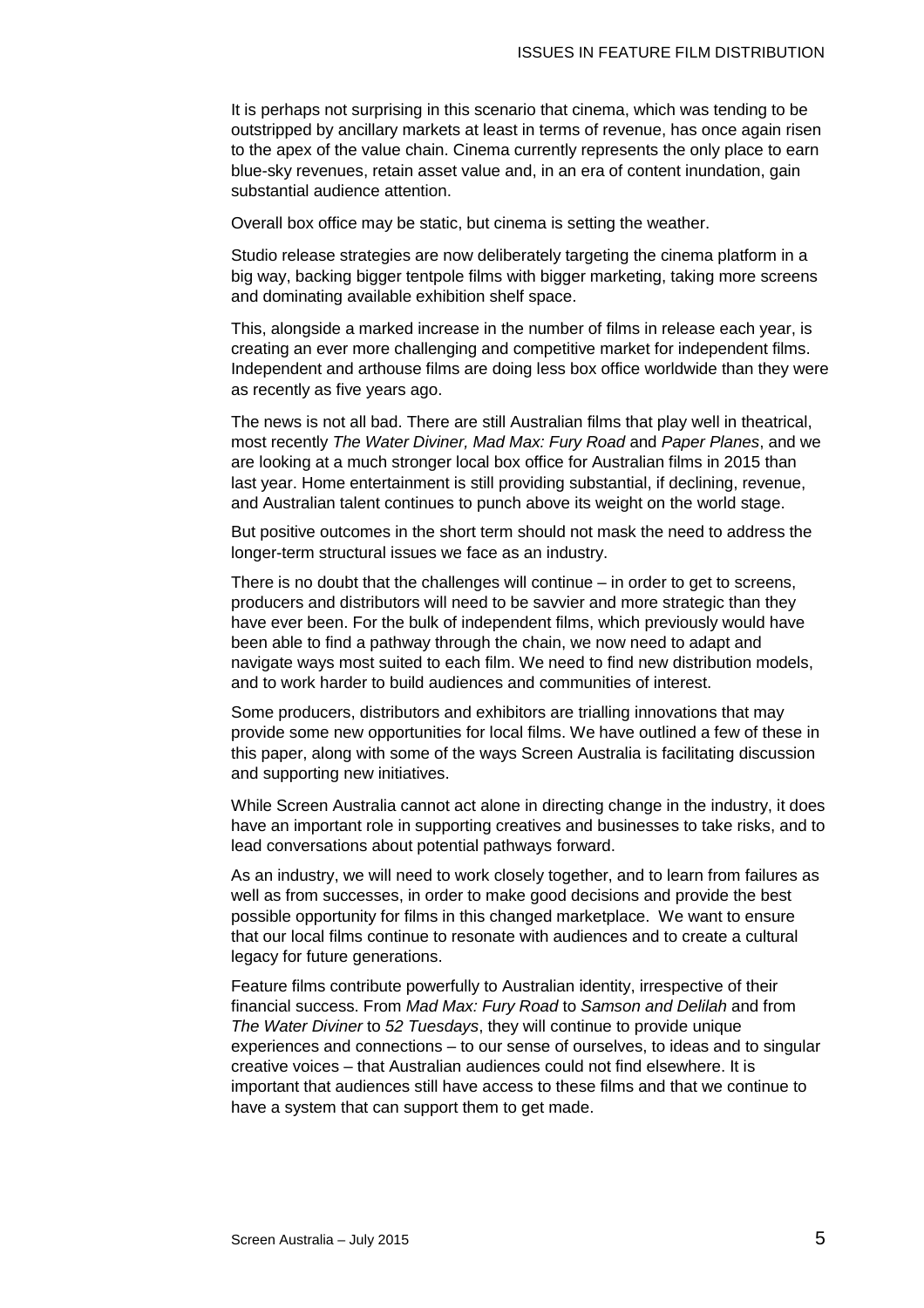## **The evolving distribution landscape: impacts and challenges**

**The distribution landscape for feature films is a complex web of relationships between producers, distributors, exhibitors and other retail platforms, underpinned by deals done at different stages of a film's life, from financing to completion and release, both in domestic and international markets.** 

**Shifts in technology, market dynamics and audience behaviour have had impacts on the environment for feature film distribution at each stage, creating new opportunities as well as challenges.**

### **What's changed?**

- **For producers, the need to understand the film and its audience – from the beginning – has become even more critical.**
- Given recent shifts in audience behaviour and expectations, producers need to think and act creatively to connect their film with its identified audience, and be more aware of distribution opportunities and challenges.
- As business models across the various platforms continue to evolve, distribution deals done at financing stage may be less straightforward; it is both more important and more difficult to make the right distribution deals with the right partners at the right time.
- For the same reasons, producers need to be more engaged and better informed in working with their chosen distribution partners, understanding and using their expertise.
- New opportunities are emerging for producers to earn revenue directly on digital platforms, although mostly at very low levels, and to exploit back catalogue.
- **For distributors, getting the strategy right is now much more complex:**  where and when to premiere, how the windows and territories work together; effective marketing promotion at different stages, new ways of harnessing word of mouth.
- The theatrical market has become very crowded, especially for independent films, and the pressure on box office performance in a film's first week is intense. See page [15.](#page-13-0)
- Home entertainment and broadcast markets are in flux, and the revenue potential is not necessarily where the audience is. See page [19.](#page-18-0)
- From an audience point of view, digital access to content is now global, which makes control of territory releases difficult, and may also be a factor in exacerbating piracy.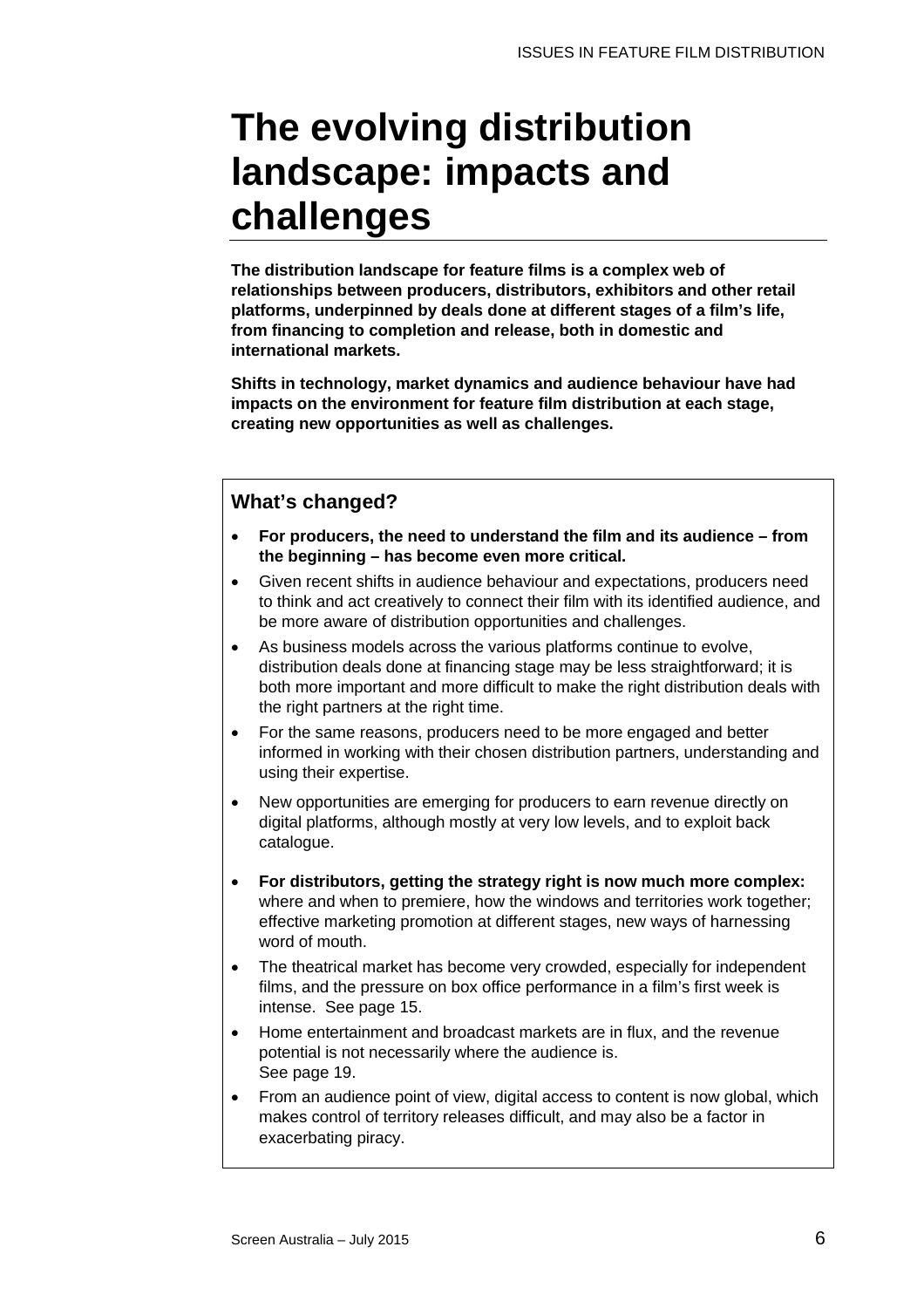### **Impacts across the release chain**

Feature film distribution traditionally begins with domestic theatrical release – an exclusive run in cinemas. The film will then move to the home entertainment market – DVD, Blu-ray, download-to-own and online rental – followed by subscription television and, finally, a screening on free-to-air television. A film might skip a theatrical release if the distributor feels the potential cinema audience is not large enough to sustain the expense, or if the film is better suited to the home entertainment market.

### <span id="page-6-3"></span>**Windows**

The exclusive window between the theatrical and home entertainment releases was set to encourage audiences to watch films at the cinema rather than at home (see page [13\)](#page-12-0).

There has been some experimentation in the US and UK with concepts such as 'day-and-date' releasing – whereby a film is released on multiple platforms at the same time (see Magnolia Pictures case study page [28,](#page-27-0) for example). Overall, however, these new approaches have been undertaken at the margins, largely in the independent sector, and the concept of the theatrical window remains a central plank of release patterns worldwide.

In Australia, this window has shrunk over the past two decades from six months to the current 120 days, reflecting what was happening to the theatrical window for studio films in the United States (where 90 days is now the norm). [1](#page-6-0) This means a film cannot be released on home entertainment formats in Australia until 120 days after the start of its theatrical release.

In 2014, the larger Australian exhibition chains agreed to trial 90-day windows for some films; exhibitors granted the exemption for three films per year from each of the major distributors for two years, viewing the initiative as a trial. *Anchorman 2: The Legend Continues* was the first US title released in the shorter window, followed by *The LEGO Movie* and *A Million Ways to Die in the West* [2](#page-6-1)

Even with the 120-day window, a standard theatrical and home entertainment release is still a powerful distribution strategy for some Australian films. *Red Dog*, for example, grossed  $$21.5$  million<sup>[3](#page-6-2)</sup> at the Australian box office and went on to be one of the year's highest-selling films on DVD and transactional VOD.

However, for other films with a more limited scale of release and a shorter theatrical run, 120 days represents a long wait between the marketing for the theatrical release and being able to attract buyers on home entertainment platforms.

### **International sales**

International sales agents are operating in territories where ancillary markets such as DVD and television have contracted even more sharply than in Australia, and where distributors are looking for better terms as a result. So the international market for Australian films remains tight, as it is for all independent film, and the value of sales has fallen slightly. But a title that generates buzz at a festival, for example, can still command a good price. It's also worth noting that, for

 $\overline{\phantom{a}}$ 

<span id="page-6-0"></span><sup>1</sup> [Jock](http://researchbank.swinburne.edu.au/vital/access/manager/Repository?exact=sm_creator%3A%22Given%2C+Jock%22) Given[, Rosemary](http://researchbank.swinburne.edu.au/vital/access/manager/Repository?exact=sm_creator%3A%22Curtis%2C+Rosemary%22) Curtis, & Mario[n McCutcheon,](http://researchbank.swinburne.edu.au/vital/access/manager/Repository?exact=sm_creator%3A%22McCutcheon%2C+Marion%22) *Cinema in Australia: an industry profile*, Swinburne

<span id="page-6-2"></span><span id="page-6-1"></span> $^2$  <http://if.com.au/2014/10/28/article/More-calls-for-earlier-release-windows/RQIBYOMVDE.html>  $^3$  Motion Picture Distributors Association of Australia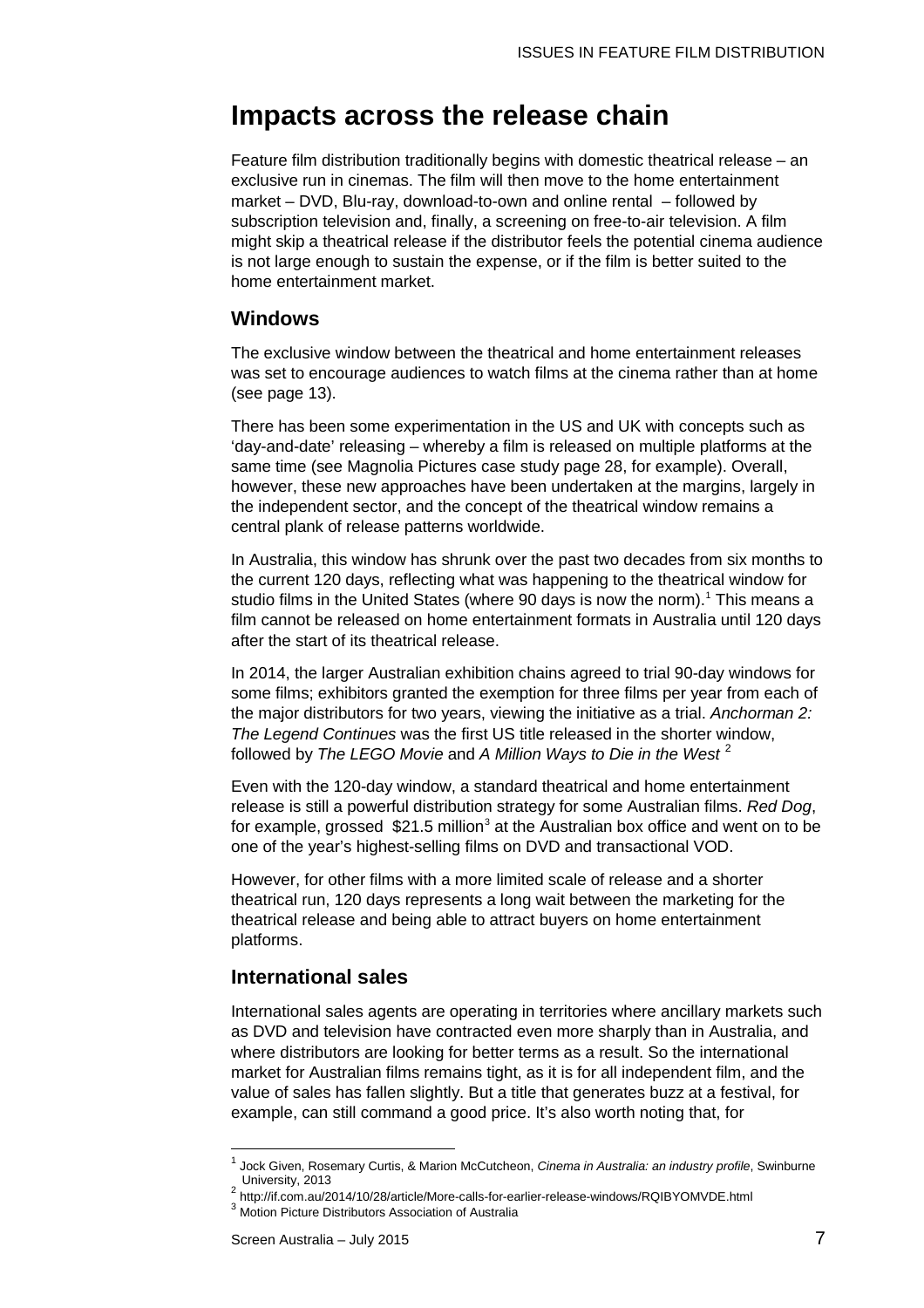independent films, the sale of North American VOD rights can deliver a substantial amount to the right title. Possibly due to its scale, and the relative maturity of its digital platforms, the US is so far the only market for independent films where the opportunities promised by digital access are close to being realised.

### <span id="page-7-0"></span>**Territory releases**

The timing of releases in Australia and overseas territories is important because once a film has been released on a digital format such as DVD or VOD it can easily be uploaded to a file-sharing site, which may enable piracy and undermine revenue in other territories.

Australian films are usually released in the domestic market before being released overseas, and may have different release dates in different territories. However, where an overseas release is to precede the domestic release of an Australian film, the timing needs to be coordinated as much as possible to minimise the risk of piracy.

### <span id="page-7-1"></span>**Distributors**

#### *Distribution companies in Australia, theatrical market share, and vertical integration with home entertainment and retail/exhibition activities, 2014*

| <b>Theatrical distribution</b>                                                                                                         |                                                                          |                                   | Home entertainment<br>distribution | Retail/<br>exhibition                                                                                                                                               |               |  |
|----------------------------------------------------------------------------------------------------------------------------------------|--------------------------------------------------------------------------|-----------------------------------|------------------------------------|---------------------------------------------------------------------------------------------------------------------------------------------------------------------|---------------|--|
| Company                                                                                                                                | <b>Box office</b><br>20141                                               | Share of box<br>office 2014       | No.<br>titles <sup>2</sup>         |                                                                                                                                                                     |               |  |
| 'Majors'                                                                                                                               | \$973.1m                                                                 | 88%                               | 163                                |                                                                                                                                                                     |               |  |
| Roadshow /<br><b>Warner Bros</b>                                                                                                       | \$294.2m                                                                 | 27%                               | 61                                 | Yes (Roadshow<br>Entertainment)                                                                                                                                     | Yes (Village) |  |
| Fox                                                                                                                                    | \$241.7m                                                                 | 23%                               | 26                                 | Yes                                                                                                                                                                 | <b>No</b>     |  |
| <b>Walt Disney</b>                                                                                                                     | \$147.6m                                                                 | 14%                               | 16                                 | <b>Yes</b>                                                                                                                                                          |               |  |
| Paramount                                                                                                                              | \$98.1m                                                                  | 9%                                | 21                                 | Yes (Universal and Sony                                                                                                                                             |               |  |
| Universal                                                                                                                              | \$85.7m                                                                  | 8%                                | 19                                 | formed a joint venture in<br>2011 to distribute their titles                                                                                                        |               |  |
| Sony                                                                                                                                   | \$73.9m                                                                  | 7%                                | 20                                 | in Australia, <sup>3</sup> and Paramount<br>recently announced that its<br>DVD/Blu-ray distribution<br>would be handled by<br>Universal outside the US <sup>4</sup> |               |  |
| 'Independents'                                                                                                                         | \$133.8m                                                                 | 12%                               | 472                                |                                                                                                                                                                     |               |  |
| eOne                                                                                                                                   |                                                                          |                                   |                                    |                                                                                                                                                                     | <b>No</b>     |  |
| Transmission                                                                                                                           |                                                                          | N <sub>0</sub>                    |                                    |                                                                                                                                                                     |               |  |
| Dendy/Icon                                                                                                                             | Mostly handle all rights - theatrical and home entertainment - sometimes | Dendy Cinemas,<br>[+Dendy Direct] |                                    |                                                                                                                                                                     |               |  |
| Palace                                                                                                                                 | working through one of the majors for home entertainment release, or     | Palace Cinemas                    |                                    |                                                                                                                                                                     |               |  |
| Madman                                                                                                                                 | partnering for the theatrical release of individual titles.              | <b>No</b>                         |                                    |                                                                                                                                                                     |               |  |
| StudioCanal                                                                                                                            |                                                                          | <b>No</b>                         |                                    |                                                                                                                                                                     |               |  |
| Others,<br>eg Sharmill<br>Films<br>Source: Motion Picture Distributors Association of Australia (MPDAA), compiled by Screen Australia. |                                                                          | Sharmill Films'<br>Cinema Nova    |                                    |                                                                                                                                                                     |               |  |

Source: Motion Picture Distributors Association of Australia (MPDAA), compiled by Screen Australia. <sup>1</sup> All box office revenue earned that year, including from films released in previous years.

2 Includes all films that earned box office revenue that year, regardless of their original year of release. 3 Universal Sony Pictures Home Entertainment Australia: See http://www.filmink.com.au/news/universal-<br>amp-3 sony-pictures-australia-announce-new-joint-home-ent-venture/; accessed 26 July 2015

amp-3 sony-pictures-australia-announce-new-joint-home-ent-venture/; accessed 26 July 2015 <sup>4</sup> http://deadline.com/2015/02/universal-paramount-international-distribution-dvd-disc-1201372105/; accessed 26 July 2015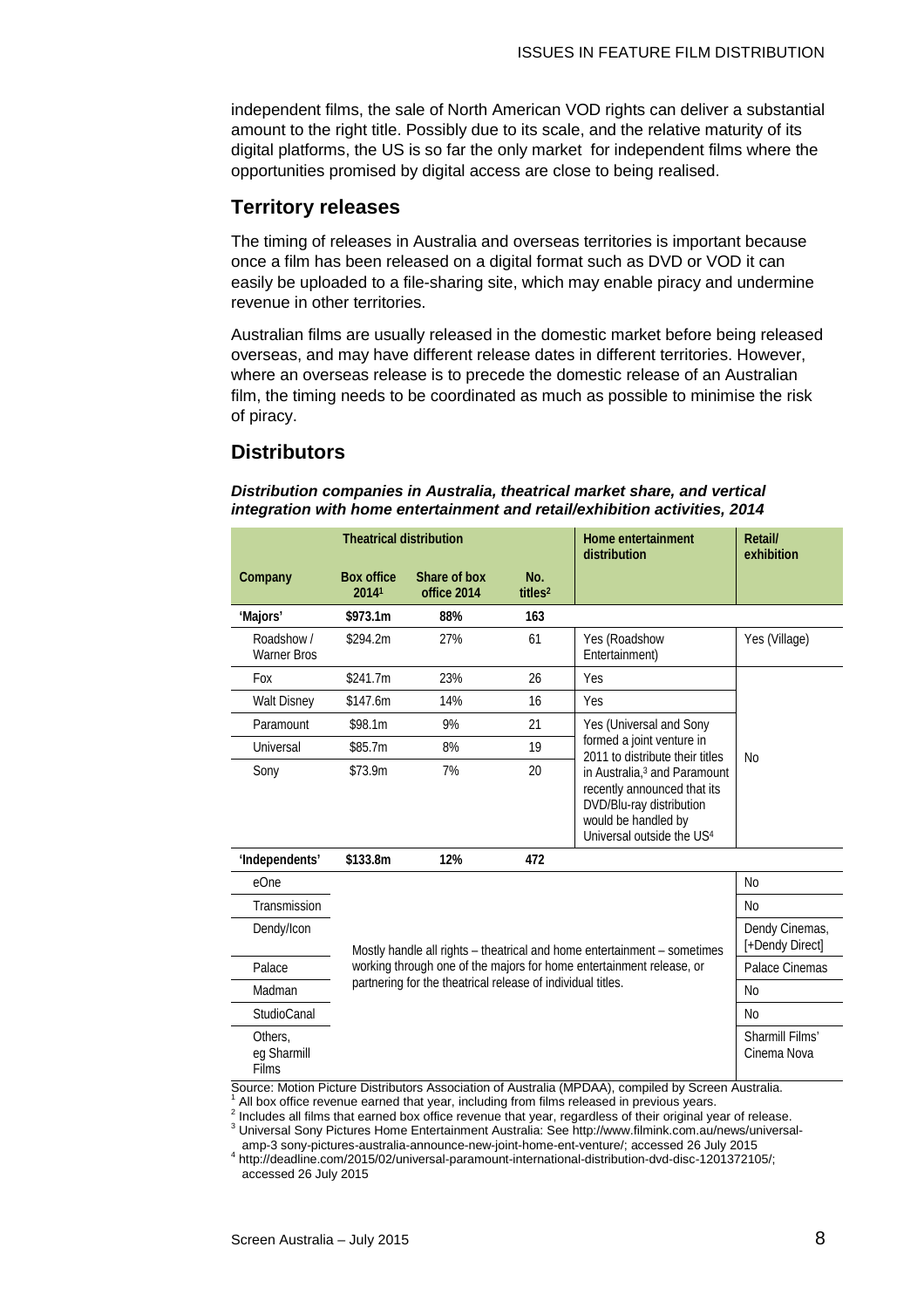### **Piracy and its impacts**

Piracy has become a major issue for the Australian feature film industry, as digital forms of distribution have lent themselves to copying and sharing of films to an unprecedented extent.

Australia has high rates of film and television piracy, with 29 per cent of Australian adults admitting to being active pirates in 201[4](#page-8-0), up from 25 per cent in 2013. $^{\rm 4}$ 

Although it has largely been confined to Hollywood films, in recent years an increasing number of independent Australian films have been affected, including *Wyrmwood* (see case study page [25\)](#page-24-0), and *A Little Death*, which became the fourth most downloaded title in Australia, after *American Sniper*, *Interstellar* and *Taken 3*, following its home entertainment release on 21 January, 2015.

A number of factors can increase the risk of a film being viewed illegally, including, as noted on page [8,](#page-7-0) the timing of releases in different territories. If the film has already been released somewhere on a digital platform, but is not yet available locally, audiences wanting to see the film may be more tempted to attempt to view the film illegally.

Recent developments expected to have an impact on the incidence of piracy in Australia include the outcome of the case surrounding illegal downloading of *Dallas Buyers Club*. However, it is still too early to make firm predictions about illegal downloading trends in Australia in light of these developments.

### **The importance of reporting and information sharing**

One of the things that makes it difficult to devise a commercially viable distribution strategy is the lack of data about the performance of titles across different platforms and the performance of the platforms themselves.

In particular, with the emergence of online video services and new business models, the home entertainment market has become increasingly fragmented and complex, and more information is needed about the performance of film titles in this market, including online revenue. Without a common measurement such as box office takings or television ratings that provide a guide to audience engagement, the industry as a whole will remain in the dark about the reality of online release.

There is also a movement towards the creation of a scheme to share information on local films' global revenues across all platforms, enabling producers to compare data for similar films[.5](#page-8-1) This can only be as successful as the quality and amount of data producers and sales agents provide. Producers may be unwilling to share commercial-in-confidence information, particularly on those films that did not perform as well as expected. However, it is an important first step towards industry-wide cooperation on breaking down the information barriers.

 $\overline{\phantom{a}}$ 

<span id="page-8-0"></span>Intellectual Property Awareness Foundation, 2014 Research: Online Behaviour and Attitudes of Australians to Movie and TV Piracy

<span id="page-8-1"></span> $^5$  http://if.com.au/2015/03/19/article/Call-for-greater-transparency-in-screen-industry/JFEFTRIOSV.html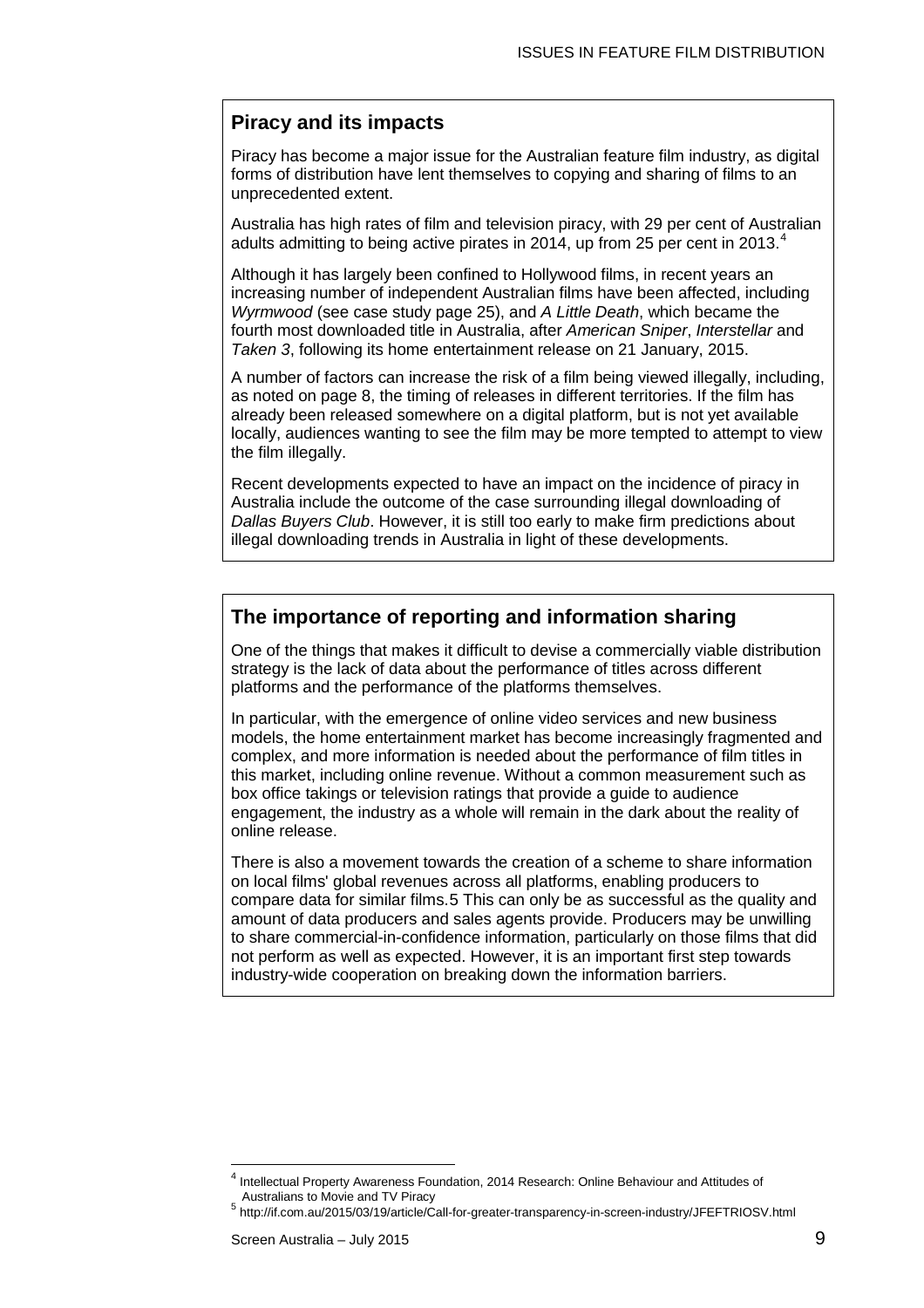### **SUMMARY OF IMPACTS ACROSS THE RELEASE CHAIN**

Upfront commitments from distributors and sales agents to the production budgets of Australian films have typically halved over the last decade (see page [11\)](#page-10-0), as the market struggles to cover its costs and generate revenue across the evolving release chain. While all films are different – as are their deals and paths through the market – it's useful to summarise some of the key changes and their typical points of impact.

### **THEATRICAL**

Access to cinema audiences has become much more competitive as the market for independent films has become more crowded. At the same time, blockbusters with ever-wider releases have increased their box office domination (see page [15\)](#page-14-0).

With changing audience behaviour (see page [14\)](#page-13-1) it can be harder to make advertising expenditure work to reach the film's target audience. In addition, the savings for distributors in the shift to digital exhibition have not yet been fully realised, with the cost of physical prints largely replaced by 'virtual print fees' (see page [17\)](#page-16-0).

#### **HOME VIDEO AND TELEVISION**

Many films have traditionally relied on the ancillary markets of home entertainment and television to break even. But the changing economics of these markets have made this more challenging.

VOD has added several new pathways to audience that didn't exist 10 years ago. However, it has also added competition for eyeballs, and directly or indirectly, contributed to the erosion of viewing on traditional screens. Effectively, 'analogue dollars have been traded for digital cents.'

#### *PHYSICAL VIDEO (DVD/Blu-ray)*

10 years ago DVD sales could be the main source of revenue for some films. Revenue from physical disks is declining as audiences turn to online alternatives (see page [19\)](#page-18-0).

### *TRANSACTIONAL VIDEO ON DEMAND (TVOD)*

With much lower price points, the potential for revenue from TVOD is currently well below the levels generated by the sales and viewings it has replaced (see page [19\)](#page-18-0).

#### *TELEVISION AND SUBSCRIPTION VOD*

In the past, television sales for feature films could often cover a significant proportion of a film's upfront costs. The changing television market – both free-to-air and subscription, along with the introduction of SVOD services – has limited television revenue for many films (see page [20\)](#page-19-0).

#### *FREE-TO-AIR*

A decade ago films were often scheduled during prime time, and it was more common for top-rating titles to reach well over a million in metro markets. With reality programs and drama series now dominating prime time schedules, it's rare for films to reach these levels. As a result films in general are generating less advertising revenue for the broadcasters, leading to lower licence fees.

### *SUBSCRIPTION TV*

The consolidation of the movie channels in the Australian STV sector, in addition to competition with subscription VOD services, means that the sector is generally offering lower licence fees for films as it prioritises securing other types of programming.

#### **SUBSCRIPTION VOD**

Like television, SVOD services pay rights holders a fee to licence content. As relatively new players, these services may offer new opportunities for revenue from back catalogue, but the impact of their contribution to new films remains to be seen.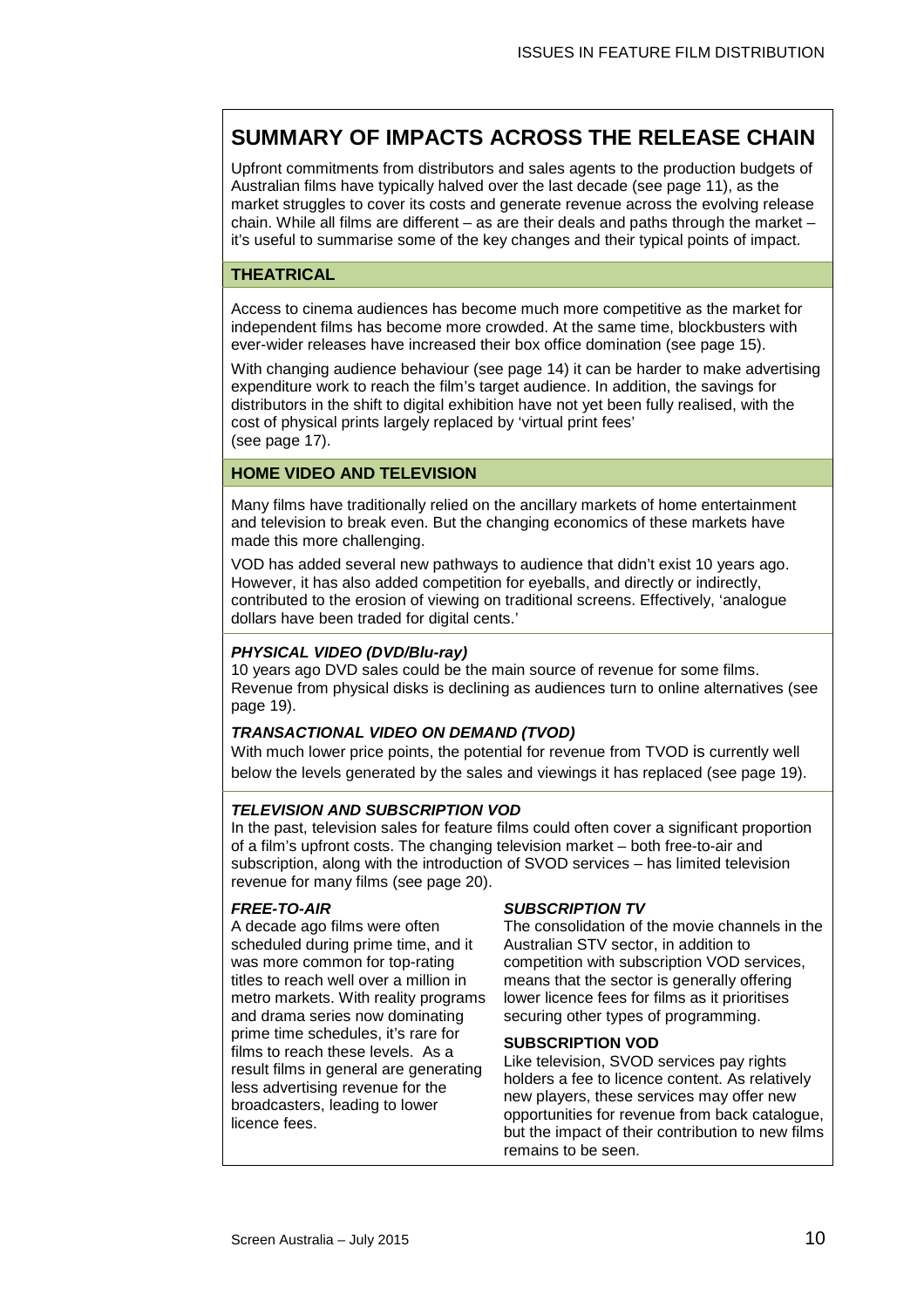### **The production environment: financing impacts**

Finance for Australian features comes from a range of sources, including government agencies, private investors, industry sources such as distributors, sales agents and broadcasters, plus, for eligible titles, the Producer Offset. In recent years new sources such as crowdfunding are being added to the mix for some films.

Much of this finance has implications for the eventual distribution of the film: for example, a contribution from a distributor provides some confidence that the film will be actually released, while eligibility for government tax incentives can depend on the film's release strategy and demonstrated pathways to audience.

### <span id="page-10-0"></span>**Finance from the marketplace**

Distributors and international sales agents play an important role in building a film's budget by guaranteeing a minimum amount of revenue to the producer (a 'guarantee') or paying a certain amount of future revenue up front (a distribution or sales 'advance'). The amount that the marketplace contributes to film financing varies considerably and depends on the distributor or agent's assessment of the revenue potential of the film. Commitment from a marketplace entity also helps attract other sources of finance, for example from government agencies or private investors.

Overall trends in marketplace finance for Australian films can best be seen by looking at two-year rolling averages for the 'core' production slate – which excludes co-productions, projects fully financed from overseas and high-budget titles majority financed by US studios. Although important, these films are excluded because they are exceptional both in their presence (which fluctuates year-to-year) and their financing.

| Two-year              | Average no.<br>$films1$ per year | Av. budget<br>per film | Av. Australian marketplace <sup>2</sup> contribution per film |     |  |
|-----------------------|----------------------------------|------------------------|---------------------------------------------------------------|-----|--|
| period                |                                  |                        |                                                               | %   |  |
| 2003/04-<br>2004/05   | 9 films                          | \$4.7m                 | \$625,000                                                     | 13% |  |
| $2012/13-$<br>2013/14 | 20 films                         | \$5.1m                 | \$320,000                                                     | 6%  |  |

#### **Films with Australian marketplace contribution**

#### **Films with foreign marketplace contribution**

| Two-year              | Average no.<br>$films1$ per year | Av. budget<br>per film | Av. foreign marketplace <sup>3</sup> contribution per film |     |  |
|-----------------------|----------------------------------|------------------------|------------------------------------------------------------|-----|--|
| period                |                                  |                        |                                                            | %   |  |
| 2003/04-<br>2004/05   | 4 films                          | \$7.6m                 | \$1.8m                                                     | 24% |  |
| $2012/13-$<br>2013/14 | 9 films                          | \$5.4m                 | \$650,000                                                  | 12% |  |

Source: Screen Australia

**<sup>1</sup>** Australian films excluding co-productions, projects fully financed from overseas and high-budget titles

majority financed by US studios **<sup>2</sup>** Mainly from distributors but also including broadcaster presales for some titles

**<sup>3</sup>**Mainly from international sales agents

Over 10 years, the number of 'core slate' films with **Australian marketplace finance** has doubled, average budgets for these films have remained around the same, but the typical marketplace contribution has almost halved.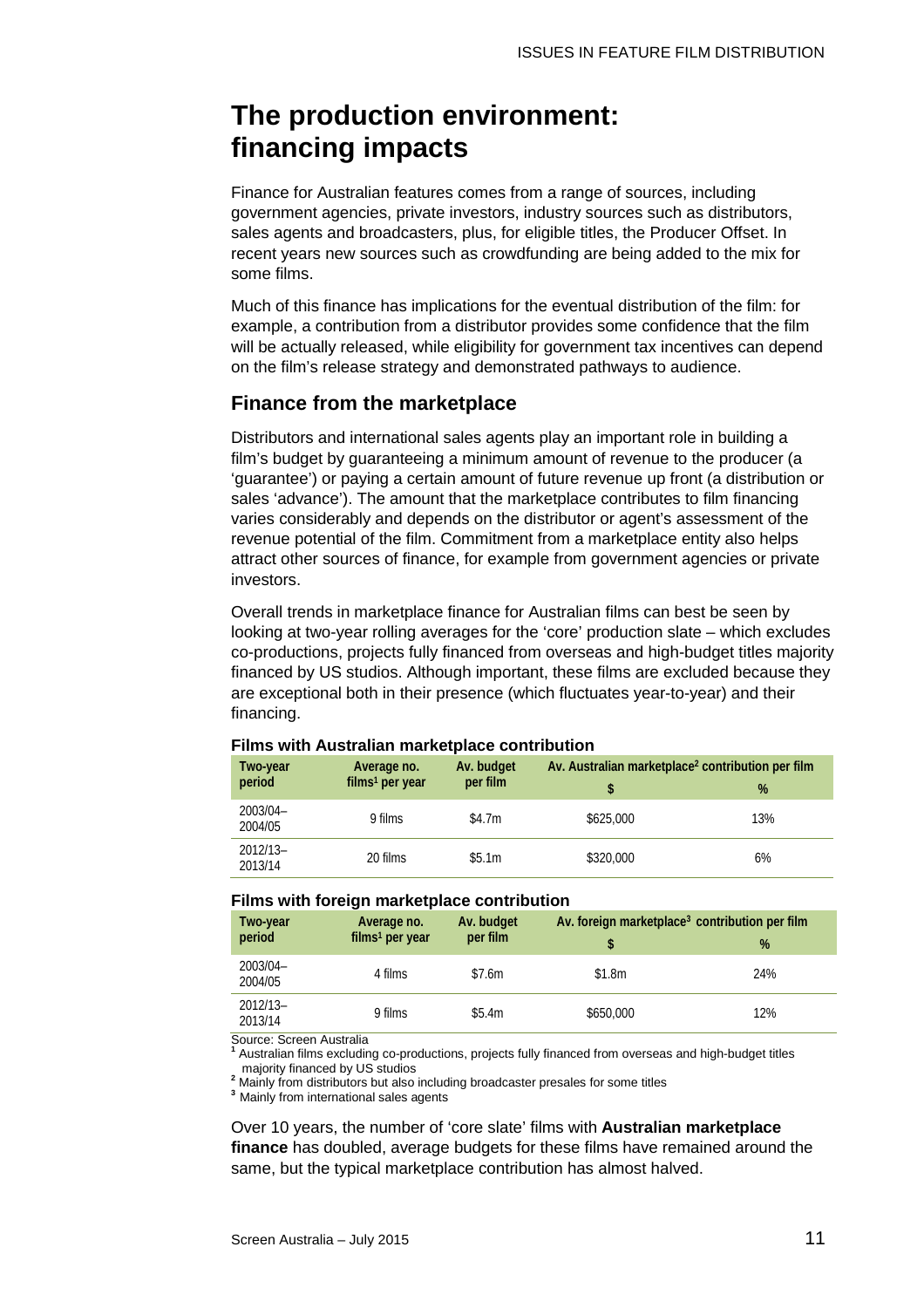A smaller number of films include **foreign marketplace finance** in their production budgets, generally provided by international sales agents.

In this case, the trend toward more films and smaller contributions from the international market mirror what has happened overall with local market finance. Also, in the past, films with foreign marketplace finance tended to have significantly higher budgets than those that just had Australian marketplace finance. There is little difference now.

Several factors are at play in the changing financing models for Australian films – including the introduction of the Producer Offset, the abolition of 10BA finance and reduced availability of direct government funding. These figures show that, in general, producers are needing to raise production budgets with smaller up-front contributions from the local and international marketplace.

### **Funding from government sources**

**The Producer Offset** is worth 40 per cent of qualifying Australian production expenditure for feature films. To be eligible for the 40 per cent rebate, a producer must be able to demonstrate that the film is intended for theatrical distribution in Australia. Otherwise, the film may only qualify as a single-episode program eligible for the 20 per cent offset. The Producer Offset is governed by tax legislation.

Linking eligibility for the higher offset level to a requirement for a cinema release creates a market distortion that limits a film's ability to engage a non-theatrical target audience. It can force a film into the theatrical market even where this may not be the most appropriate or cost-effective strategy for its release.

**Production funding from Screen Australia and other state screen agencies** generally requires that feature film projects come with some kind of commitment for a theatrical release from a recognised distributor. The 'strength' of the marketplace attachment is then considered among other criteria in assessing whether the agency should provide funding for the project.

In the case of Screen Australia, low-budget features are able to apply for up to \$500,000 through the agency's Multiplatform program without a market attachment, although the involvement of a relevant marketplace entity may improve the competitiveness of the application (see page [37\)](#page-36-0).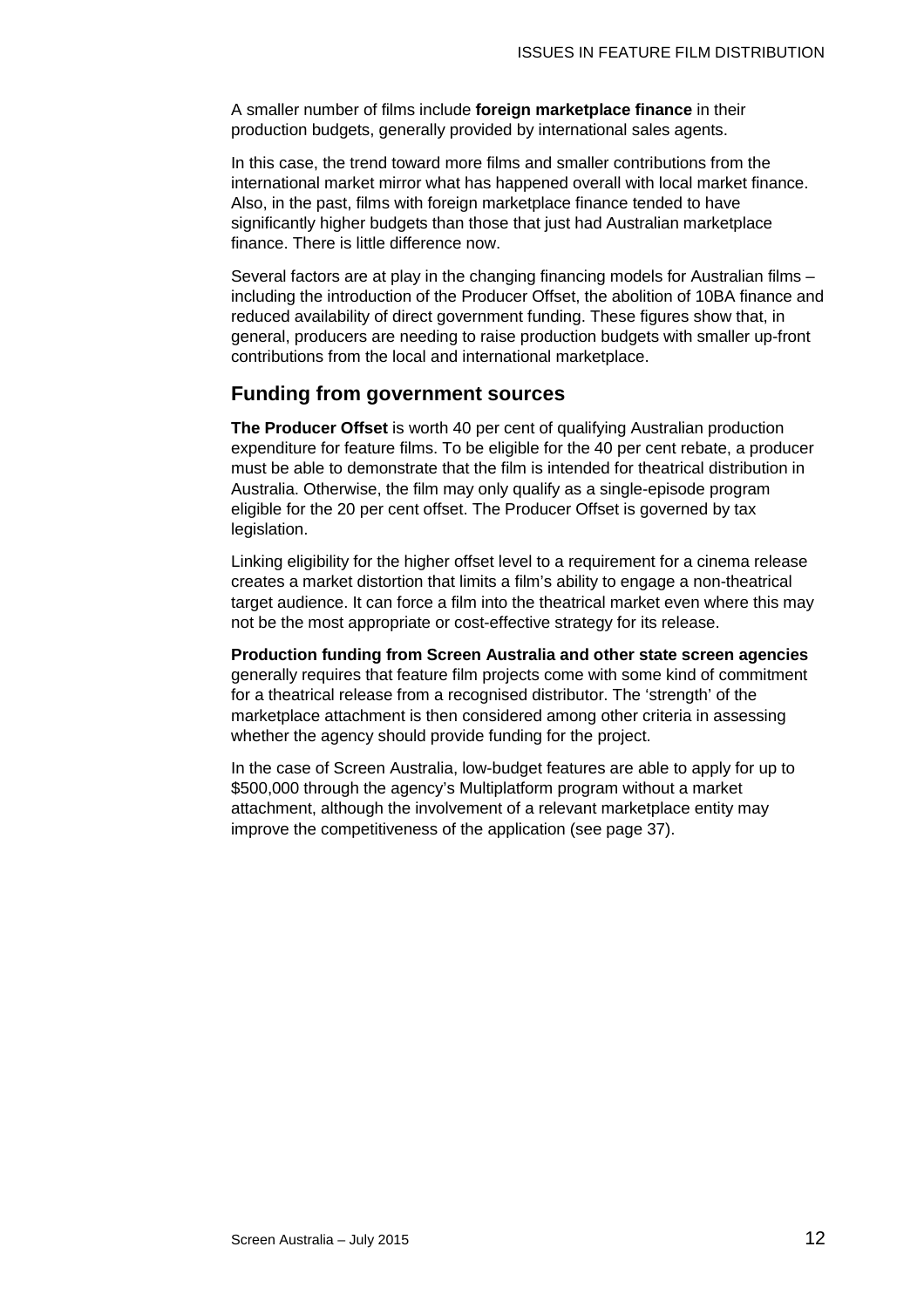### **The cinema environment**

For most films, a primary cinema release continues to be appropriate and important to its overall success. The initial release period, along with the marketing and advertising campaign that accompanies it, and the response from both critics and audiences, will often greatly influence the value of the feature on other platforms and in other territories around the world. This remains the case despite the significant contributions to revenue from other platforms such as home entertainment, as well as shorter initial release periods.

### <span id="page-12-0"></span>**The exhibitors' perspective**

Together, three cinema chains account for more than 1,000 screens or over half the national total (2,041 in 2014). These chains are Event Cinemas (formerly Greater Union) and its subsidiary Birch Carroll & Coyle (which operates mainly in Queensland), Hoyts and Village. Smaller chains include Reading, Palace and Wallis Theatres, Dendy and Grand, together accounting for 16 per cent of screens. Other smaller independents account for 32 per cent of screens.

Exhibitors hire films to show on their cinema screens. They negotiate with the distributor to set the number of screens and sessions for a film and decide when to reduce sessions and to take the film off screens, considering how much revenue the film is generating compared to potential revenue from other films or content.

Exhibitors earn revenue from concessions (popcorn etc) as well as ticket sales. In the Australian market the standard arrangement is that the exhibitor's share of ticket sales increases over the run to provide an incentive to keep films on screens longer. Exhibitors typically receive around two-thirds of the gross over a title's entire theatrical run.

A key element of the exhibition sector's business model is the concept of exclusivity – of being the only way the film can be experienced during its first release into the market. This is particularly relevant in an environment where content is ever-more accessible at home, and encouraging people to go out and watch a film at the cinema has become increasingly challenging. This period of exclusivity is achieved by insisting on a time-based 'window' that holds back the release of a film on ancillary platforms following its first theatrical run in cinemas. The current Australian theatrical window is 120 days for most films (see page [7\)](#page-6-3).

### **Challenges for exhibitors**

- Increasing competition from other viewing platforms means cinemas have to work harder to draw people to experience a film on the big screen. Maintaining the exclusive theatrical window is seen as important.
- Any reduction in the length of this window, even for independent films where the run may be quite short, might act as a precedent and reduce the cinema's overall revenue potential.
- Conversion to digital projection technology required a large upfront investment, which has been difficult for smaller exhibitors, but has added some flexibility in terms of scheduling screenings, and programming alternative content.
- The marginal nature of the exhibition business requires a high turnover of films, with weekly assessment of the performance of titles in release, and replacement of any films that are underperforming.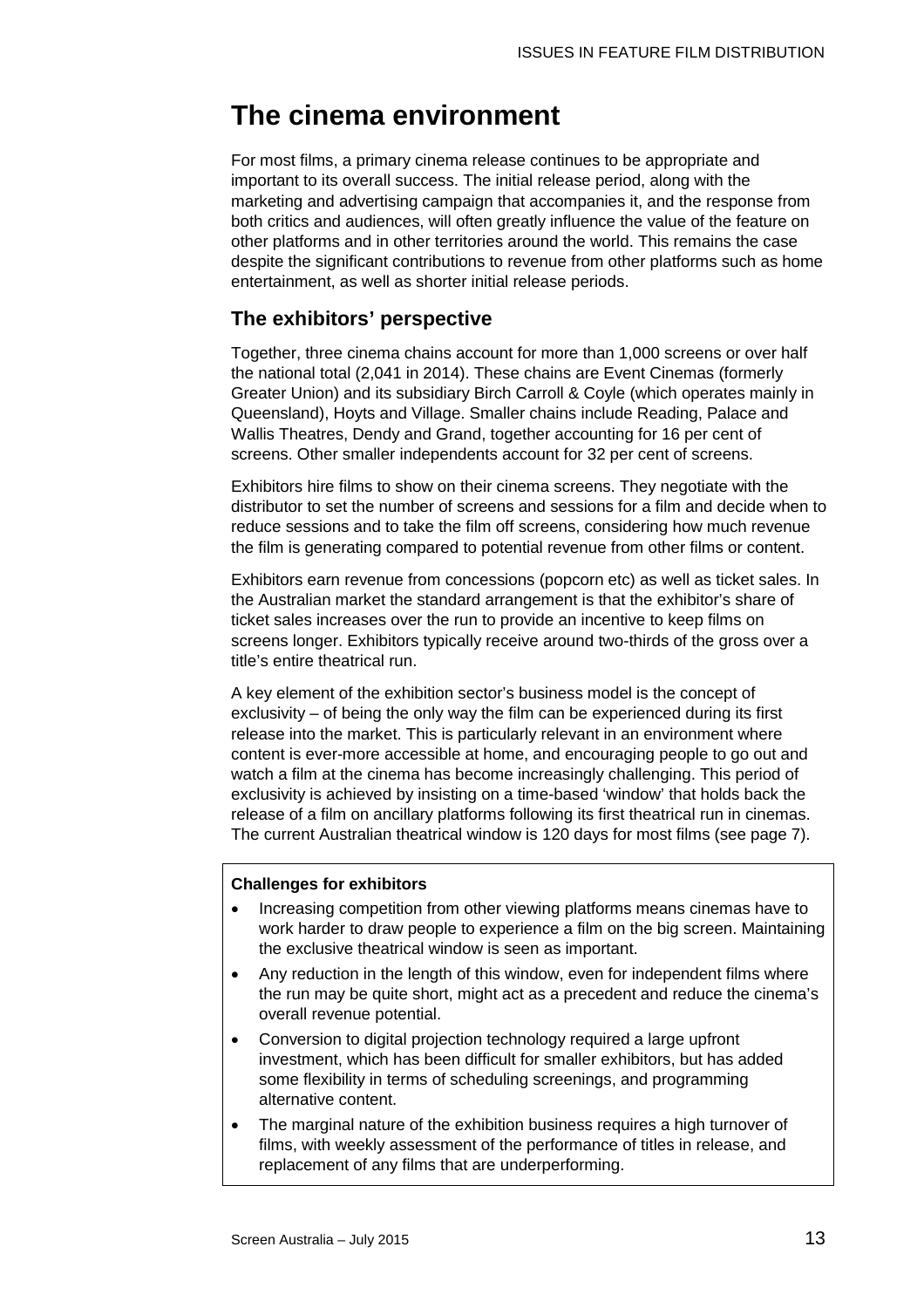### <span id="page-13-1"></span>**For audiences, going to the cinema is seen as an event**

Despite the growth in alternative ways to access movies, cinema-going remains a very popular activity: 68 per cent of Australians aged 14 years and over went to the cinema in 2014. [6](#page-13-2)

While cinema attendance was most popular among younger people (aged 14–24) in 2014, the overall trend for this age group is downward. The trends of the three remaining age groups are upward, with the 50+ year olds experiencing the greatest overall increase.

Similarly, 14–24 year olds recorded the highest number of visits in 2014 but the frequency of visits has been in steady decline for over a decade. The only age group with an overall upward trend is the 50+ year olds.



Source: Val Morgan & Co (Aust) Pty Ltd/Roy Morgan Research Centre, in Screen Australia http://www.screenaustralia.gov.au/research/statistics/audiencescinemaattendxage.aspx

The experience of watching a film at the cinema is unique. Screen Australia research<sup>[7](#page-13-3)</sup> has found that, for many people, 'going to the movies' is seen as an event, not just a way of consuming screen content, with respondents citing the 'cinema ambience', 'big screen', 'relaxation' and 'socialising' as reasons they had seen a particular film in that way.

When asked to identify the single most important reason, 'socialising' topped the list, followed by 'tagged along' with others. It is these kinds of motivations that the 'cinema on demand' and 'event screening' strategies draw on (see pages [23,](#page-22-0) [24\)](#page-23-0).

However, desire to see the film itself was also strong for many people, with 'saw the trailer' ranked number three overall and number one for young people. Young people were also more likely to mention the desire to see the film 'as soon as it launched'.

<span id="page-13-0"></span>Older audiences cited 'word of mouth' as particularly important and they were less likely to want to see the film immediately. This makes them difficult targets for independent films, which can tend to open more slowly and have only short runs.

 $\overline{a}$ 

 $\frac{6}{ }$  Val Morgan & Co (Aust) Pty Ltd/Roy Morgan Research Centre,

<span id="page-13-3"></span><span id="page-13-2"></span><sup>7</sup> 'What to Watch? Audience motivation in an online world, Screen Australia 2012.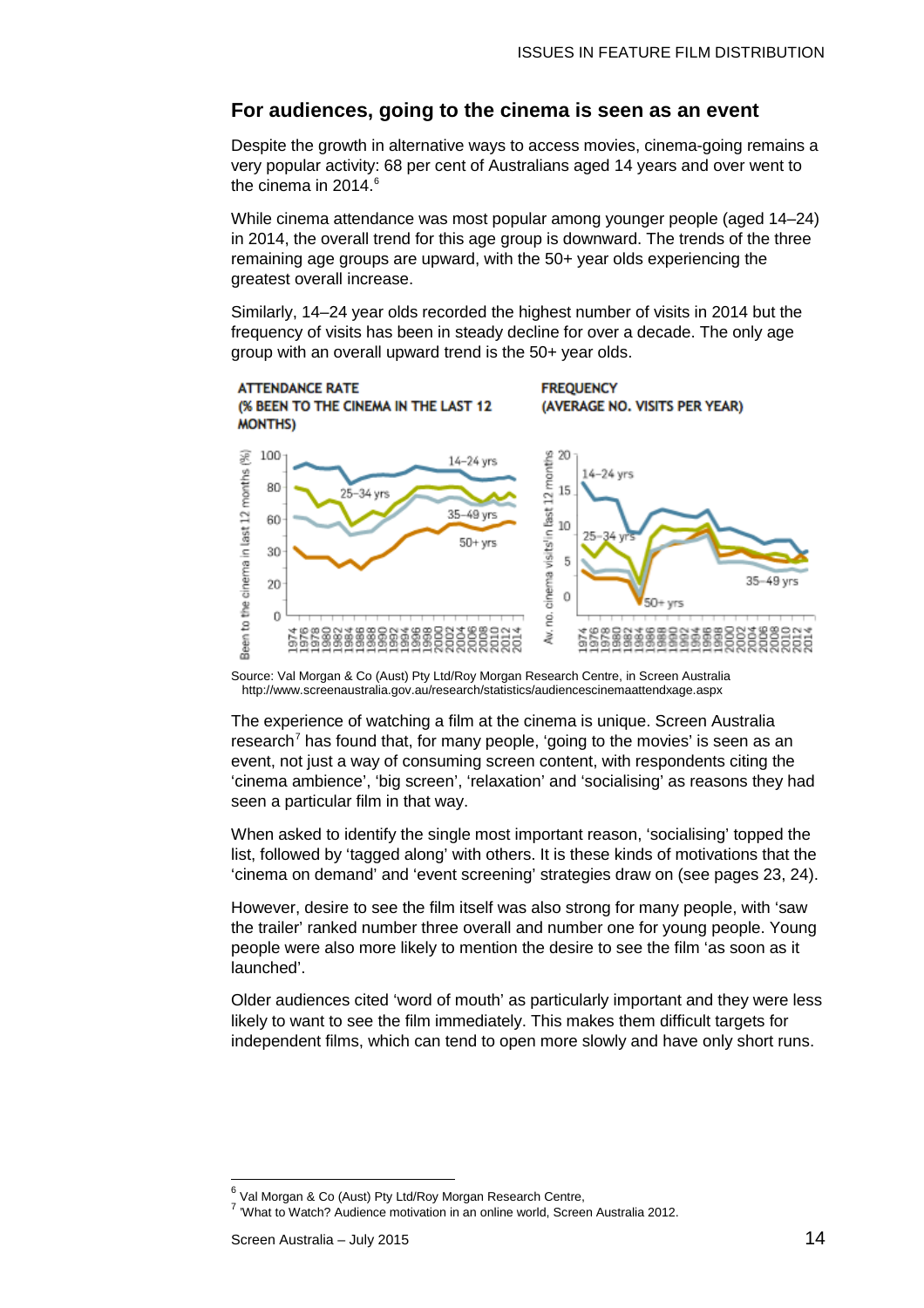### <span id="page-14-0"></span>**Cinema 'shelf space' is tight, particularly for independent films**

Over time there has been steady growth in the number of films and alternative content titles competing for screens and audience attention.

Ten years ago an average of 300 films were released into Australian cinemas each year (annual average 2003 to 2005). That number has increased by a third to an average of 398 films each year (2012 to 2014). And these figures don't include the increasing number of alternative content screenings in cinemas, such as 'live' theatre, opera and ballet.

Over the same time period, the capacity of the cinema market – in terms of the number of screens and seats – has seen much smaller shifts up or down: screens increased by 6 per cent while seats fell by 6 per cent (reflecting the introduction of more higher-priced premium-seating options).

The increase in films in the market sits squarely in the independent space. The number of films released on fewer than 100 screens has grown by nearly 50 per cent from 191 per year to 284 per year. The number on less than 20 screens has grown from 132 to 284 per year – a 67 per cent increase.

Meanwhile the number of broadly released films (over 100 screens) has increased only slightly from 108 to 115 per year, with a strong movement towards very large releases on 200 or more screens.

The widest releases are dominated by Hollywood studio films. The vast majority of Australian films continue to compete with the growing numbers of independent films (from all countries) for space and attention on the narrower-release 'shelf' (under 100 screens).

And with ever-wider releases of Hollywood fare (and their accompanying marketing budgets), those films are taking an ever-larger share of total box office revenue. The share of the box office taken by films released on 100+ screens rose from 89 per cent to 92 per cent over the last decade, even though they now account for a smaller share in terms of numbers of films (dropping from 36 per cent to 29 per cent).



### **Number of films with narrow and wide releases, and their box office market share, 2003-2014**

Source: Screen Australia analysis of MPDAA data

2003 to 2013 based on opening day prints. 2014 estimated by MPDAA based on number of shows per day per location.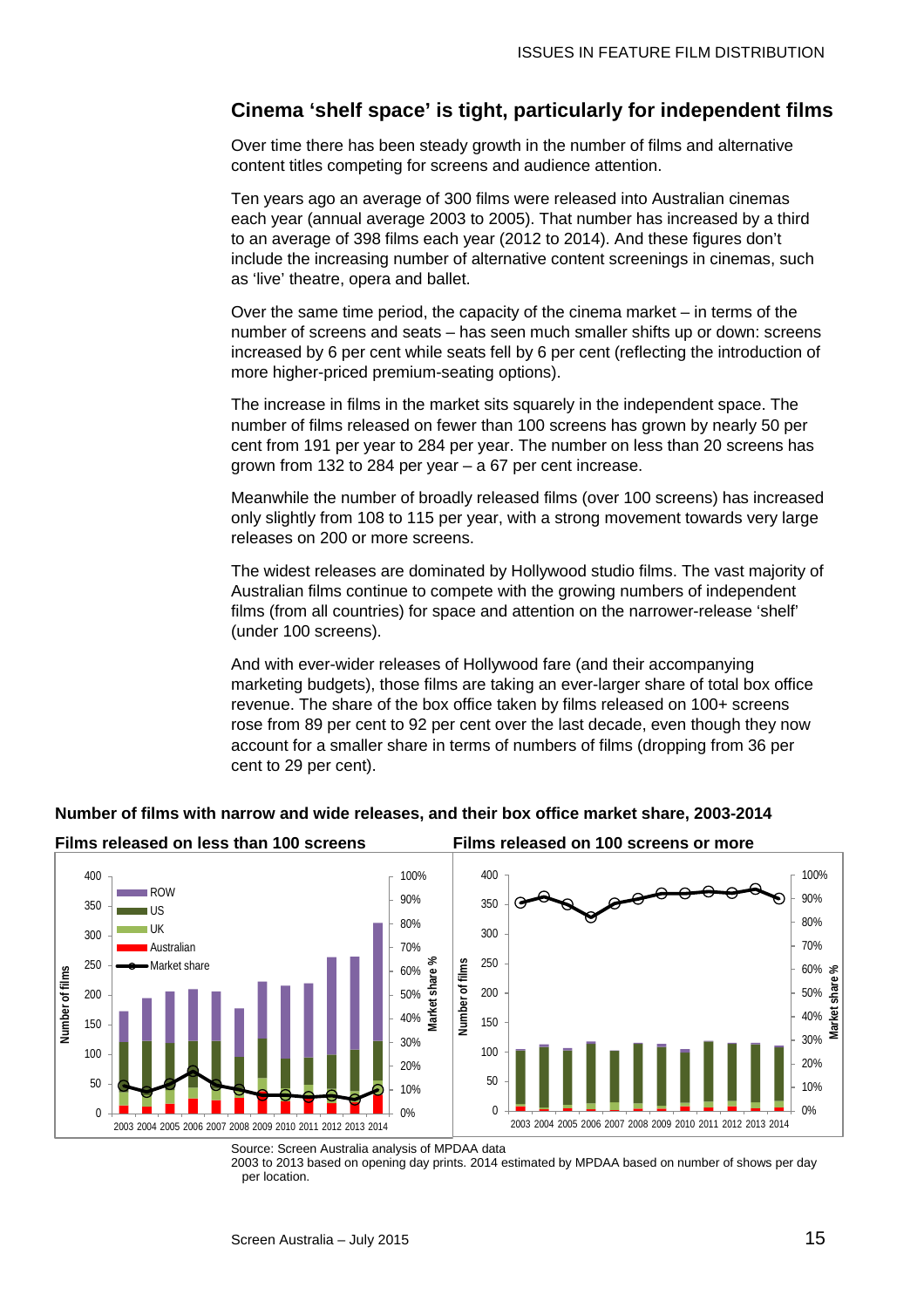This is reinforced in distributors' market share trends. The five Hollywood studios and Roadshow Films – which distributes films from Hollywood major Warner Bros as well as its own titles – continue to command the lion's share of the Australian box office, without releasing significantly more films. In contrast, the number of titles released by the independent distributors has increased significantly, making it much more difficult for these smaller releases to find their way to target audience. See page [8](#page-7-1) for more market share information.

The most prolific distributors of Australian films over the past five years have been Transmission/Paramount and Roadshow, both classed as 'majors', and the independents Hopscotch/eOne and Madman.

### **Number of films released by independent vs major distributors, and their box office market share, 2003-2014**



**Independent distributors Major distributors\***

Source: Screen Australia analysis of MPDAA data \* Roadshow/Warner Bros; Paramount, Fox, Universal, Sony, Walt Disney

The shrinking theatrical 'shelf space' for independent films in Australia market mirrors box office trends in international theatrical markets including the US and UK. In the US, the share of the box office taken by the six major studios has dropped below [8](#page-15-0)0 per cent only twice in the past 10 years, in 2005 and 2013.<sup>8</sup> The majors have been able to maintain their domination of the box office despite releasing fewer films each year. At the same time the theatrical market has become increasingly crowded, with a steady increase in the number of films released by independent distributors competing for the same share of the box office.<sup>[9](#page-15-1)</sup>

In the UK, the BFI reports on the proportion of the box office earned by the highest-grossing films each year. Between 2008 and 2014, the top 20 highestgrossing films consistently took around 50 per cent of the box office, despite the steady increase in the number of films released over the same period.<sup>[10](#page-15-2)</sup>

<span id="page-15-0"></span> $^8$  Box Office Mojo, Studio Market Share 2005 - 2014<br> $^9$  MPAA Theatrical Market Statistics 2014  $\overline{a}$ 

<span id="page-15-1"></span><sup>&</sup>lt;sup>9</sup> MPAA Theatrical Market Statistics 2014<br><sup>10</sup> BFI Statistical Yearbook 2015

<span id="page-15-2"></span>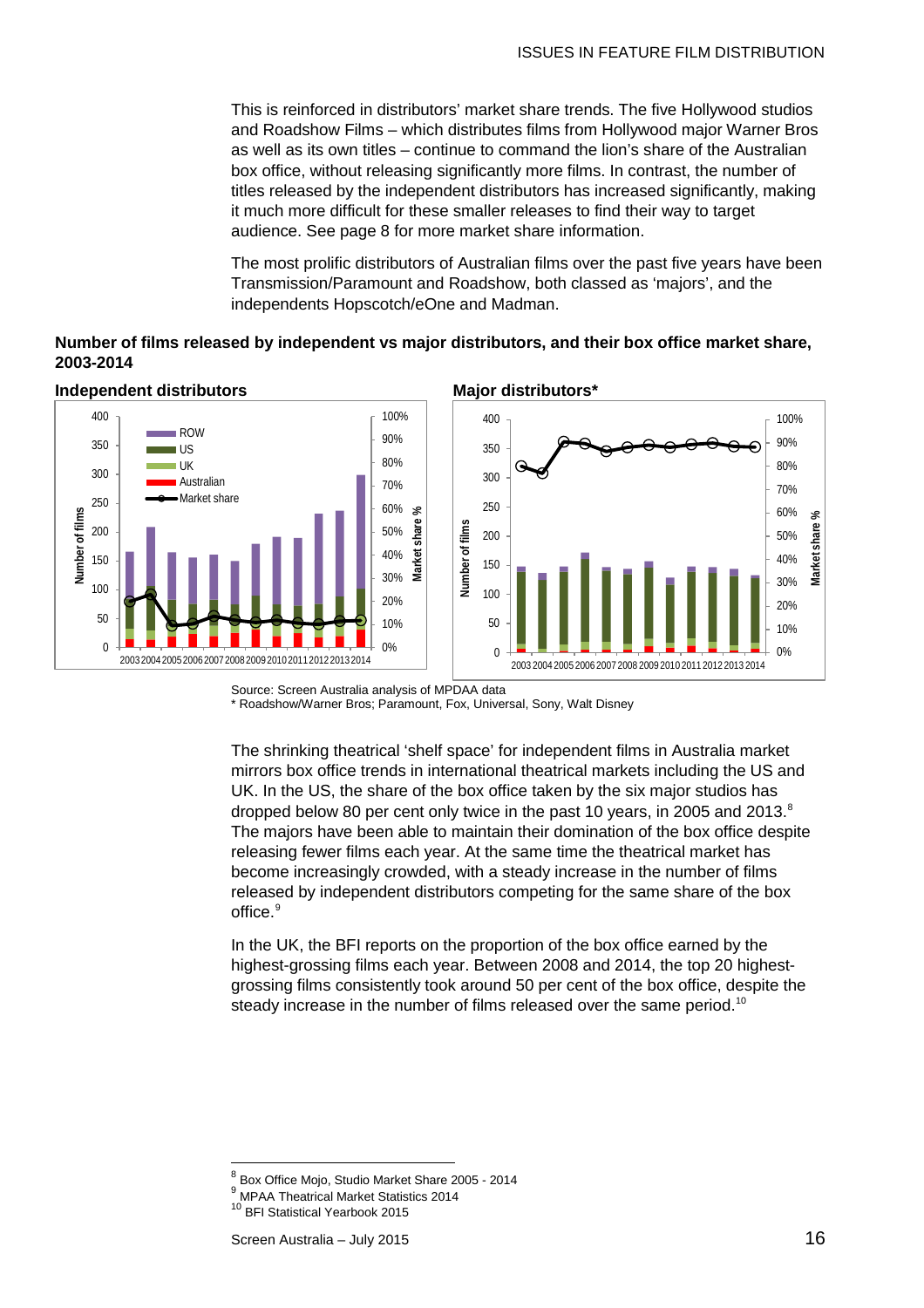### <span id="page-16-0"></span>**Box office performance is related to scale of release**

It's difficult if not impossible for a film released on fewer than 20 screens (as the majority of Australian films are) to achieve a significant box office result when faced with competition from films released on 200 to 400 or more screens.

The scale of release is governed by several factors including target audience, forecast revenue and negotiations between distributors and exhibitors to determine the optimum number of locations and sessions to achieve the best result for all parties. Availability of marketing resources is also critical. Generally speaking, a limited release of around 20 screens would require a P&A budget starting at \$100,000, while at the other end, a wide release would need at least \$1 million. How this budget is spent has shifted over time (see box page [17\)](#page-16-0).

Since 2012, only four Australian films that opened on less than 100 screens have made over \$1 million<sup>[11](#page-16-1)</sup> at the domestic box office: *Wish You Were Here* (37 screens) and *Return to Nim's Island* with conventional theatrical releases of 37 and 77 screens respectively; and *Tim Winton's The Turning* and *That Sugar Film* with a nationwide tour of event screenings, expanding the scale over time (see case studies page [23\)](#page-22-1).

How well a film is received by the public in its first week of release will also have an impact on its theatrical run. Those films that make less money at the box office than anticipated in that period will be likely to have a reduced run in the cinemas.

### **Shifts in 'prints & advertising' (P&A) costs**

Overall P&A budgets for Australian films have not changed substantially over the past 10 years, although the balance has shifted, with the 'prints' component accounting for a bit less, and more needing to be spent on 'advertising'.

These days most cinemas screen films digitally. This means the distributor no longer has to cover the (quite substantial) cost of supplying a particular number of physical prints of the film. Instead, they now supply the film as a 'digital cinema package' (DCP) and pay the cinema a 'virtual print fee' per screen in acknowledgement of the cinema's investment in digital screening technology.

In Australia, the slightly lower cost of supplying digital 'prints' means it would be possible for a distributor to put a film out wider than before for the same print cost, but the expansion would require a commensurate increase in advertising spend to service the expanded market. Advertising costs themselves have also gone up overall, and the fragmentation of audiences adds further expense. Substantially more of the budget now needs to be devoted to online advertising.

Virtual print fees will eventually be phased out – once the cinema industry's digital conversion costs are covered and the relevant agreements between the major studios/distributors and exhibition chains expire (from 2016). P&A budgets should then shift even more towards marketing, advertising and promotional costs.

 $\overline{\phantom{a}}$ 

<span id="page-16-1"></span><sup>&</sup>lt;sup>11</sup> Motion Picture Dstributors Association of Australia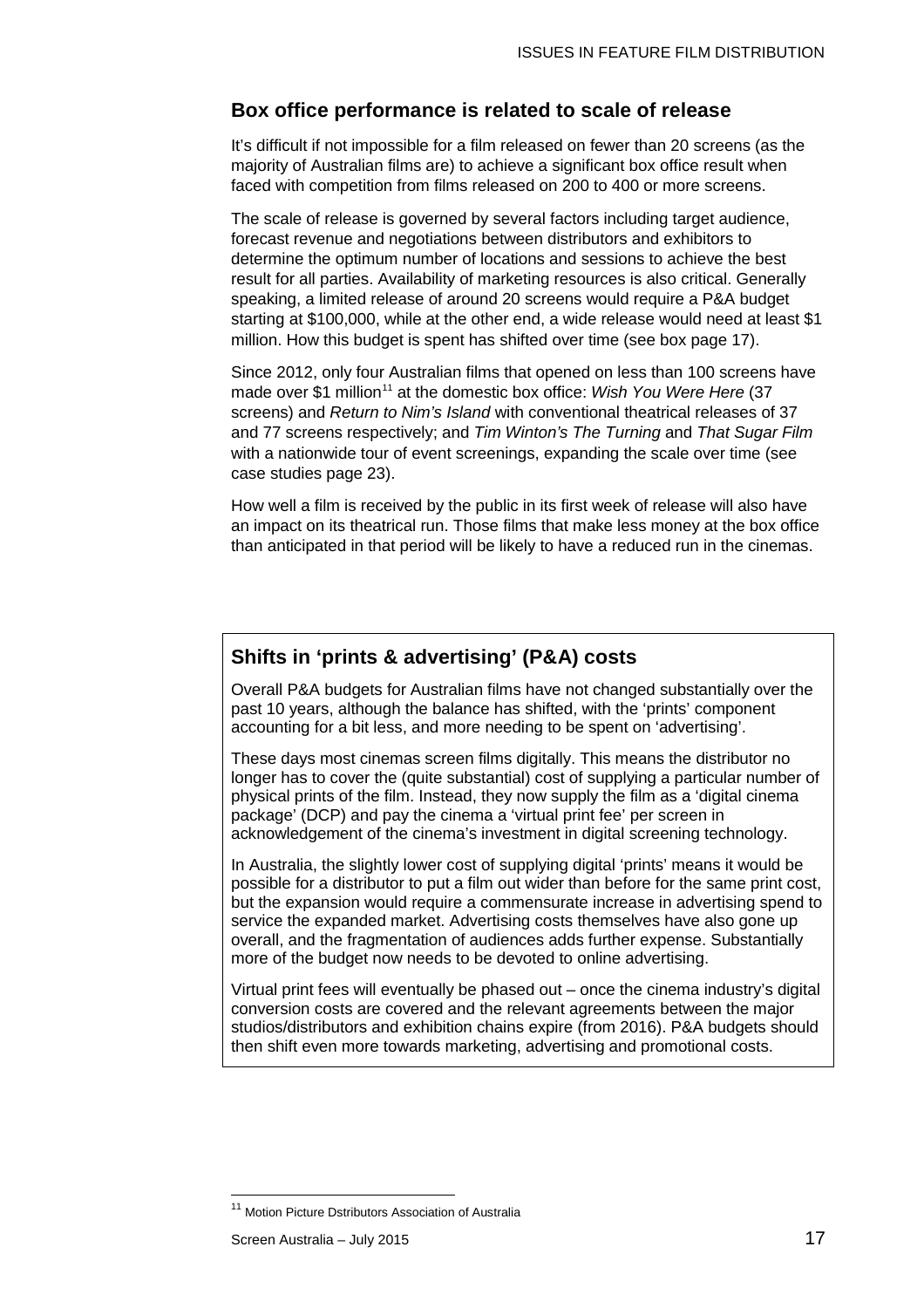### **Films are screening in cinemas for a shorter time**

Across the board, average run times in cinemas have contracted over the last decade. A film released on fewer than 100 screens in 2005 averaged 12 consecutive weeks in cinemas, while the longest run that year was 31 weeks By 2014, the average had reduced by a quarter to nine weeks, and the longest run was down to 26 weeks.

The contraction for films released on 100 screens or more has been less marked – down from 10 to 9 weeks on average, with the longest run falling from 22 to 19 weeks.

#### **Number of consecutive weeks in release, 2005 and 2014, for films with narrow and wide releases**



Source: Screen Australia analysis of Rentrak and MPDAA data. Based on top 100 films at the box office in each category and each year.

### **The stakes are high for an independent Australian film in theatrical release**

In such a tight and unforgiving theatrical market, an independent Australian film needs creative strategies to maximise the potential of a cinema release, whether the aim is to earn significant revenue at this stage, or to maximise revenue from downstream platforms. And not all films warrant the expense of a cinema run. It is important that producers and distributors are able to manage the release strategy in a way that is appropriate for each film.

### **Opportunities for producers and distributors in the theatrical market**

- *Cinema on demand*: web-based services that enable anyone to request a screening of a participating film at a cinema. Connects audiences directly with films, harnesses the cinema visit as an event, and reduces risk for both exhibitor and distributor. See page [23.](#page-22-0)
- *'Event' screenings*: Creating special-event screenings in cinemas hired on a flat-fee basis to create buzz. Cost and risk borne by producer or distributor, but potentially greater rewards. See page [23.](#page-22-0)
- *Working with the theatrical release window* in conjunction with other platforms in a variety of ways: for example, bringing forward a home entertainment release, which may be possible where the film is classed as 'alternative content'. See page [26.](#page-24-1)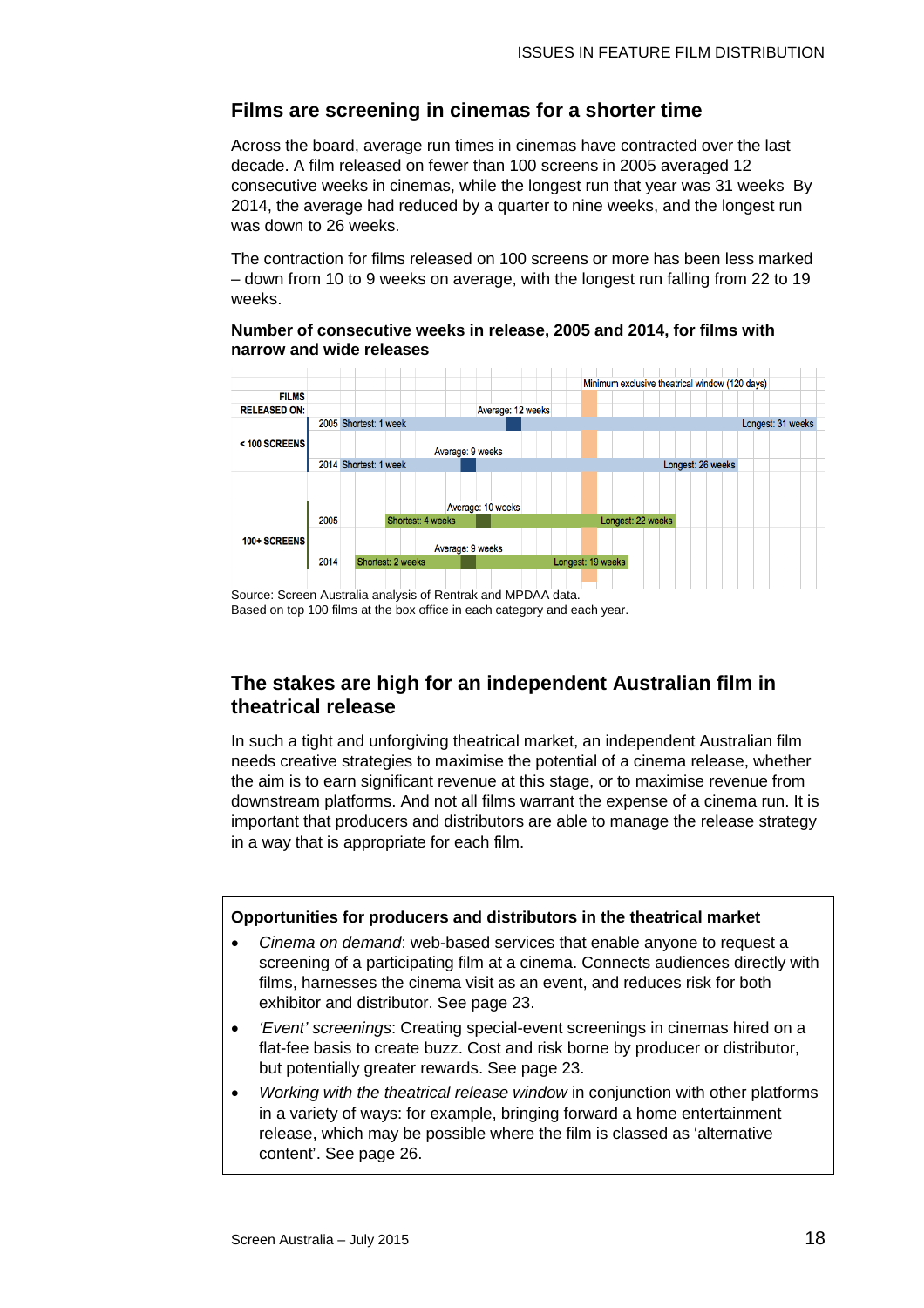### **The home video and television environment**

### <span id="page-18-0"></span>**The home entertainment market has seen huge change**

Home entertainment is no longer just DVD, but also includes transactional video on demand (TVOD) – electronic sell through (EST) and streaming rental services. In Australia titles appear simultaneously or within a few weeks of each other on these platforms. All Australian films with a theatrical release since 2008 as well as some older films are available on online video services.

**The business**: While online audiences are growing, revenue potential on online platforms is small in comparison to more established distribution platforms. Online revenues are increasing, but not fast enough to make up for the fall in physical video revenues, which is placing pressure on distributors operating in the Australian market.

According to statistics from the Australian Home Entertainment Distributors Association (AHEDA), physical video wholesale revenue peaked at \$1.4 billion in 2008. Since then, wholesale revenue has fallen steadily to \$0.9 billion in 2013. Revenue from rental has declined faster than sell-through, dropping by 71 per cent between 2008 and 2013. Movies accounted for 49.5 per cent of total DVD and Blu-ray retail sales value in 2014, down from 57.7 per cent in 2013.

| Year                  | Wholesale revenue <sup>1</sup> |                        |                          | Retail revenue <sup>2</sup> |             |            |                             |
|-----------------------|--------------------------------|------------------------|--------------------------|-----------------------------|-------------|------------|-----------------------------|
| <b>Physical video</b> |                                |                        | <b>Physical video</b>    |                             | <b>TVOD</b> |            |                             |
|                       | Rental                         | <b>Sell</b><br>through | <b>Total</b><br>physical | <b>Total</b><br>physical    | Rental      | <b>EST</b> | <b>Total</b><br><b>TVOD</b> |
| 2008                  | \$230.4m                       | \$1.166.8m             | \$1,397.1m               |                             |             |            |                             |
| 2009                  | \$187.8m                       | \$1.189.4m             | \$1,377.2m               |                             |             |            |                             |
| 2010                  | \$146.1m                       | \$1.142.4m             | \$1,288.4m               |                             |             |            |                             |
| 2011                  | \$119.1m                       | \$1,094.0m             | \$1,213.1m               |                             |             |            |                             |
| 2012                  | \$77.7m                        | \$973.9m               | \$1,051.6m               | n/a                         | n/a         | n/a        | \$127.8m                    |
| 2013                  | \$67.8m                        | \$823.9m               | \$891.7m                 | \$1,057.0m                  | \$72.5m     | \$71.2m    | \$143.7m                    |
| 20141                 | _                              | .                      |                          | \$951.3m                    | \$83.4m     | \$76.6m    | \$160.0m                    |

### *Home video revenue 2008-2014*

1 Australian Home Entertainment Distributors Association (AHEDA). http://www.aheda.com.au/statistics Wholesale physical video figures not available for 2014.

2 *AHEDA Statistics 2014*, GfK retail tracking data and AHEDA analysis; at www.aheda.com.au/publications

The decline in physical video is less rapid than in other parts of the world, perhaps because of Australia's lower penetration of subscription TV, as well as its slower broadband infrastructure.

Like physical video retailers, TVOD retail platforms such as iTunes take a share of sales revenue before passing the rest on to the distributor, who then takes a share according to the distribution deal with the producer. The deal structures underpinning these arrangements are evolving and can still reflect pre-digital world, even though, for example, the costs of servicing TVOD platforms such as iTunes are very different for distributors than those associated with physical disks.

**Audience motivations:** When content is provided on demand, people are looking for depth of catalogue and control over when and how they watch it.

According to Screen Australia's research into motivations for watching screen content on various platforms,<sup>[12](#page-18-1)</sup> a combination of the in-home environment and

 $\overline{\phantom{a}}$ 

<span id="page-18-1"></span><sup>12</sup> *What to Watch? Audience motivation in an online world*, Screen Australia, 2012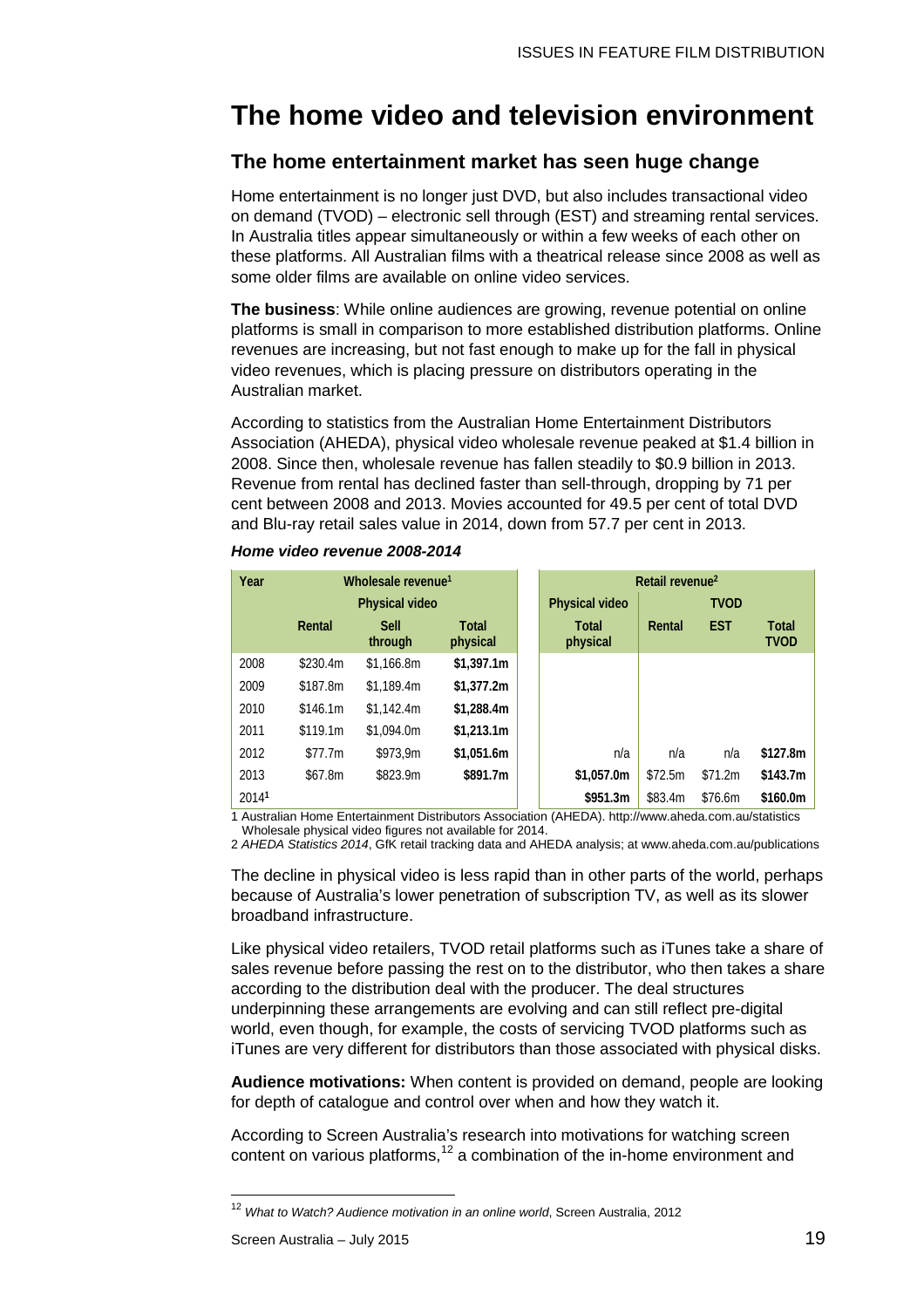flexibility of DVD and Blu-ray viewing saw around three-quarters of respondents agree that watching in the 'comfort of their own home' and the ability to choose their 'own time' were reasons for seeing a movie on this platform.

Online, the most commonly cited main reason for watching a feature film was that it was the 'easiest way' to watch it. This was less important for older people, who cited the ability to watch it 'in the comfort of their own home'. Although 'cheaper' was further down the list as a main reason for online viewing, it was mentioned as one of the reasons by around 70 per cent of people.

The most commonly cited content-related main reasons for watching a movie on DVD or online were 'saw the trailer', and 'word of mouth' from friends and family, which were particularly important for young people. Successful titles can build momentum from their first release, with the buzz intensifying as they make their way onto other platforms.

These findings were reinforced by Screen Australia's 2014 research into online viewing,<sup>[13](#page-19-1)</sup> which found that viewers continue to rely on familiar trusted sources, even with recommendation engines pushing content choices. First and foremost among these trusted sources was talking to friends and family, followed closely by traditional advertising, program guides and then social media recommendations from friends and family. The continuing popularity of the more traditional discovery tools highlights why the marketing of content ahead of its first release (whether in theatres or on television) is vital to ensure viewers find out about new things to watch.

### <span id="page-19-0"></span>**Movies are not as important to television broadcasters as they used to be**

Feature films are typically broadcast on free-to-air television after they have been released in cinemas and on home video formats and often after broadcast on subscription television.

In the past, Australian feature films on free-to-air television have attracted large audiences in prominent schedule slots. For example, *Bran Nue Dae* and *Australia* both had their free-to-air broadcast premiere at 8.30pm on 23 January 2011. *Bran Nue Dae* attracted a national average audience of 1.1 million,<sup>[14](#page-19-2)</sup> just ahead of *Australia* with 978,000.[15](#page-19-3) More recently, on Friday 2 February this year, *The Sapphires* attracted a combined metro and regional average audience of 1.2 million viewers on Channel 7 in an 8.30pm timeslot. [16](#page-19-4)

However, with reality programs and drama series now dominating primetime schedules, it's rare for films to reach these levels. Broadcasters are also tending to program Australian feature films on multichannels and/or late at night, limiting their potential audience. Of the 20 Australian films that had their first free-to-air screening in 2014, 10 were broadcast on a multichannel.

Catch-up services can make these more accessible than their timeslot might indicate, but there's no doubt that movies are generally no longer seen as valuable advertiserattractive programming, leading to lower licence fees generally being paid for movie content.

<sup>&</sup>lt;sup>13</sup> Online and On Demand, Screen Australia 2014

<span id="page-19-4"></span><span id="page-19-3"></span><span id="page-19-2"></span><span id="page-19-1"></span><sup>14</sup> OzTAM and RegionalTAM, 5-city-metro, combined markets, total people, consolidated. Metro viewers<br>totalled 760,000

<sup>&</sup>lt;sup>15</sup> As above. Metro viewers totalled 668,000  $16$  As above. Metro viewers totalled 687,000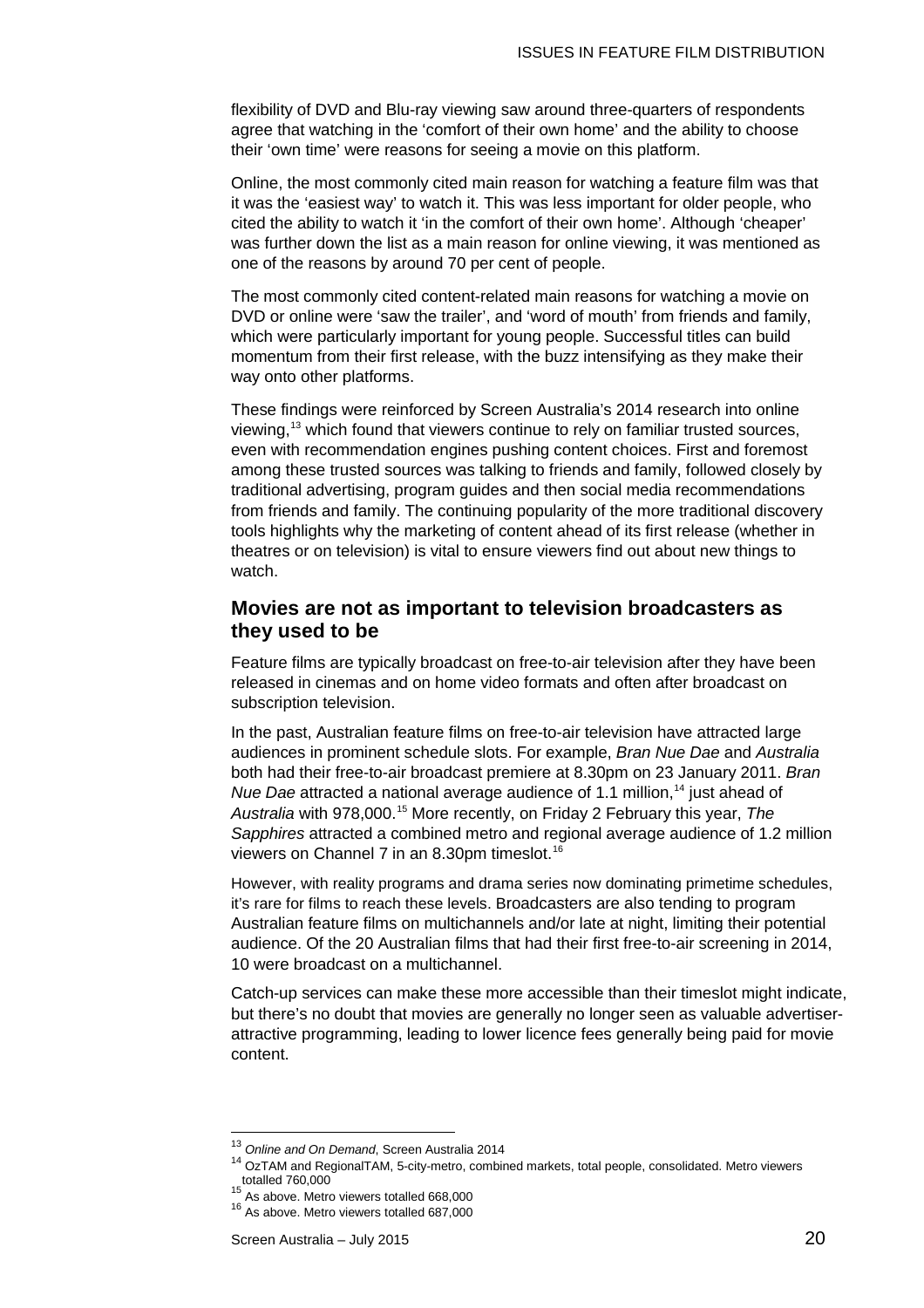In subscription TV, consolidation of the movie channels, in addition to competition with subscription VOD (SVOD) services, also means the sector is generally offering lower licence fees for films as it prioritises securing other types of programming.

The SVOD services have a growing subscriber base, with US giant Netflix launching in Australia in May, joining incumbent Quickflix. Several broadcasters have also partnered with others to create their own SVOD services focusing on movies and 'TV' series: Stan (Fairfax and Nine) and Presto (Foxtel and Seven). Again, as with subscription TV, licence fees for movies on SVOD are generally low, especially for older titles.

Across all these broadcast and SVOD services, however, higher licence fees may be paid for newer content, or a period of platform-exclusivity.

Audiences also have access to a limited selection of movies through ad-supported video on demand (AVOD) services such as SBS On Demand, which offers hundreds of films at no direct cost to the viewer, and SnagFilms. In this case, rights holders will generally take a share of advertising revenue, although revenue potential in the Australian market remains low compared to other platforms.

### **Opportunities for producers and distributors in the home entertainment market**

- *Elevated digital premiere*: Primary release is on VOD, but with an elevated marketing campaign. May be suitable for some films with identifiable niche audiences, especially genre films. See page [30.](#page-29-0)
- *Integrating 'premium VOD' with a theatrical release ('ultra-VOD')*: so far only occurring in the US, and often where the distributor and exhibitor are vertically integrated. See page [28.](#page-27-0)
- *Platform exclusivity*: for example, where a particular title is seen as a selling point for subscription services, including SVOD, the platform may make a contribution to the production budget, or pay a higher licence fee, and feature the content more prominently on release. See page [32.](#page-31-0)
- *Direct-to-fan VOD distribution*: enables rights holders to sell or rent films through a video player that can be embedded on any website and share through social media. May or may not be part of an online catalogue. Can be integrated with any other distribution strategy. See page [33.](#page-32-0)
- *Sales of back catalogue on home video*: new platforms may offer opportunities to monetise back catalogue, and sometimes the success of a director, an actor or adaptation will also rekindle interest and sale for an older film. For example, DVD copies of *The Devil's Playground* (Fred Schepisi, 1976) sold out at retail outlets in Australia after broadcast of Foxtel series *Devil Playground* (2014), an extension of story of the original film.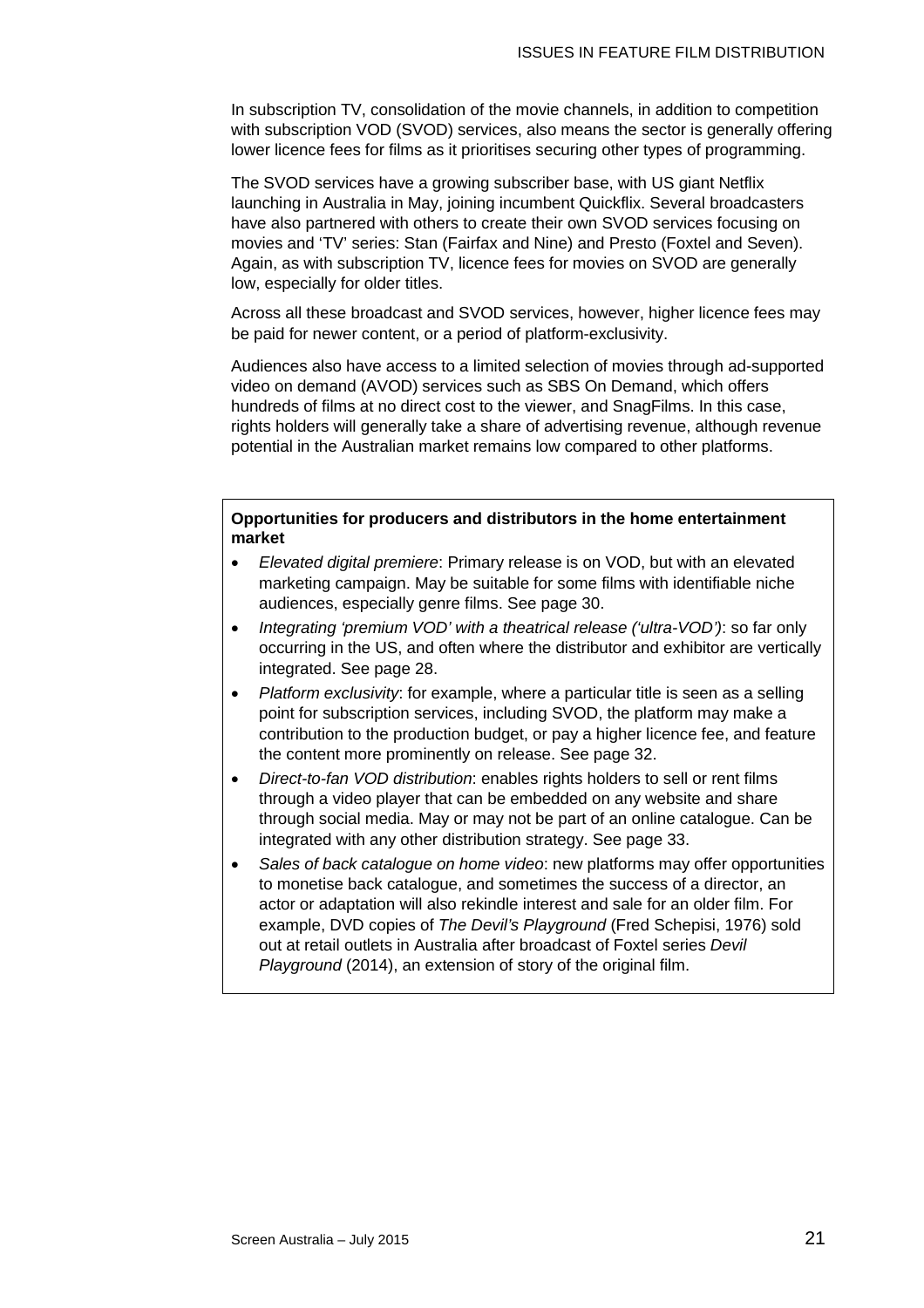### **Responding to change: Some new strategies and business models**

**In summary, it is clear that much change has occurred in the ways audiences expect to consume feature films. They want to see what they want, when they want, where they want and on the device they want.** 

**At the cinema – historically the core platform for any 'movie' – the viewing experience is becoming more a special event/occasion where the shelf space is crowded and smaller films – including most Australian films – are having difficulty reaching their potential.** 

**At the same time, as content becomes easier to access overall, viewers are getting steadily more impatient waiting for films to be released at the cinema or move down the distribution chain, resulting in a high level of piracy and a significant loss of revenue to content producers and rights holders.** 

**Other than for the cinema, where there's a sense that they're paying for the whole experience, not just the film, audiences expect content on demand and, unfortunately for revenue streams, at little or no cost.** 

**This is perhaps the greatest challenge for distribution – finding ways for Australian feature films to reach an audience willing to pay.** 

**Producers and distributors are beginning to experiment with alternative distribution strategies in order to gain maximum engagement with their audiences.** 

**A standard theatrical release, which requires a large upfront investment in prints and advertising, may still be the best distribution strategy for some films, but it is no longer the only way to connect with audiences.**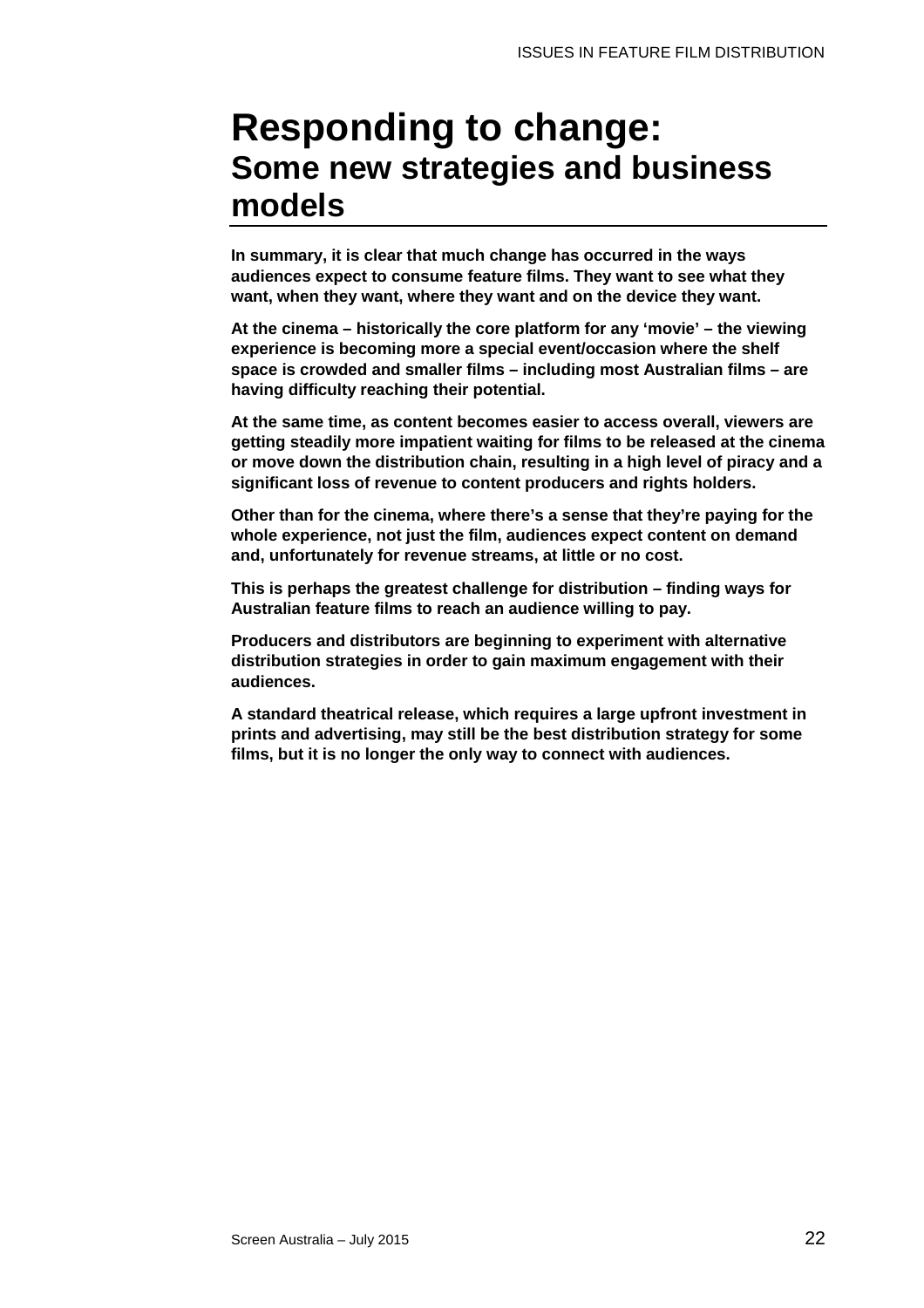### <span id="page-22-0"></span>**1. Cinema on demand**

### **Reducing risk for exhibitors | Directly connecting with audiences | Building word of mouth | Potentially supplementing a conventional release**

Cinema-on-demand services enable anyone to request a screening of a participating film at a cinema. They provide a conduit between a person or group who request a screening and the cinema. Tickets to on-demand sessions are purchased through the service's website and sessions do not go ahead unless a set minimum number of tickets have been purchased.

Incentives may be provided for people to request and promote screenings, such as giving the promoter or 'host' a small percentage of the box office for successful screenings.

Cinema-on-demand platforms take a cut of the box office for successful sessions, and the model can be an exclusive offering or used in combination with conventional theatrical distribution.

Two cinema-on-demand services launched in Australia in 2014: US-based Tugg (**http://tugg.com.au/ )** and new Australian service FanForce (**https://fanforce.com/)**. FanForce launched its first participating title, low-budget Australian horror *Wyrmwood*, in February 2015 (see case study overleaf) and most recently featured the documentary *That Sugar Film*. Films screening through Tugg in Australia include environmental issues documentary *The Frackman* and LGBT road movie *All About E*.

Australian films have also had screenings in the US through cinema-on-demand services. Notable examples include issue-based documentaries *I Am Eleven* (155 screenings to date) and *I Am a Girl* (55 screenings to date). Both documentaries used cinema-on-demand service Gathr.

### <span id="page-22-1"></span>*That Sugar Film* **(Australia) Cinema on demand | Event screenings**

*That Sugar Film* is a feature documentary about the harmful effects of excessive sugar consumption. The film's release strategy successfully combined a traditional theatrical release with cinema-on-demand screenings commencing 1 March 2015. In total, as of July 2015, *That Sugar Film* has grossed \$1.7 million to become the highest-grossing Australian documentary at the local box office.<sup>[17](#page-22-2)</sup>

Madman Entertainment distributed the film theatrically and collaborated with cinema-ondemand platform FanForce to facilitate additional sessions, where audience demand called for them. *That Sugar Film* was initially released on limited screens, expanding to 54 screens at the widest point of release. In some cases, cinemas booked the film for regular sessions following well received on-demand screenings. Madman Entertainment also released 'community screening kits' for individuals, community groups, institutions, businesses, health practitioners and not-for-profits to help them host their own screenings. As of July 2015, more than 60 FanForce sessions had been held.

Writer, director and producer Damon Gameau was heavily involved in promoting the film's release, presenting the film in person at 64 sessions in the first month of release, as part of a nationwide tour of Q&A screenings featuring expert panels.

*That Sugar Film* also benefited from exposure to potential promotional partners as one of seven documentaries presented at the inaugural Good Pitch<sup>2</sup> Australia in 2014, a new funding and audience outreach program run by the philanthropic agencies the Documentary Australia Foundation and Shark Island Institute. The film was released to the home entertainment markets on 1 July 2015.

 $\overline{\phantom{a}}$ 

<span id="page-22-2"></span><sup>&</sup>lt;sup>17</sup> Motion Picture Distributors Association of Australia. Excludes IMAX documentaries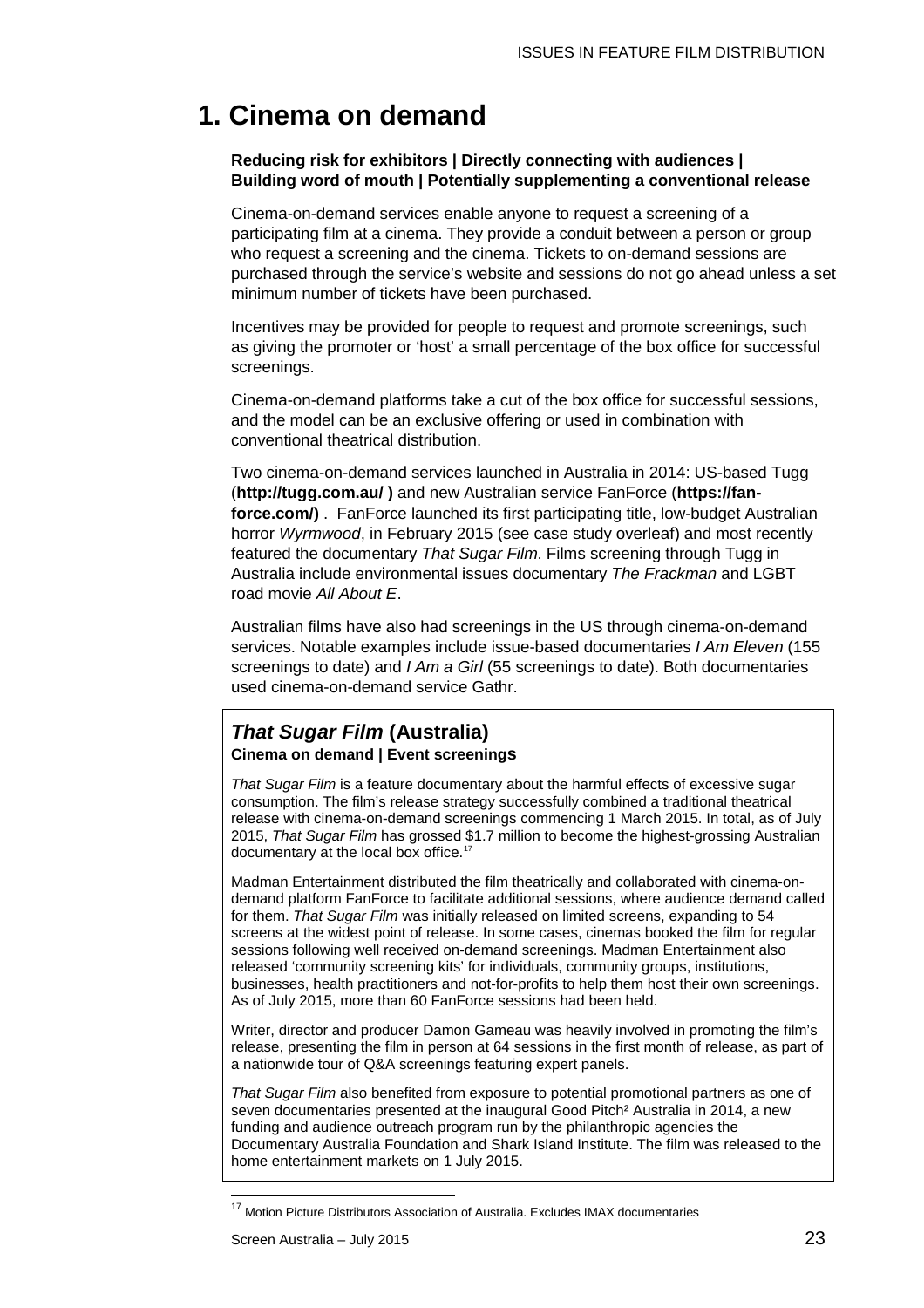### <span id="page-23-0"></span>**2. Event screenings**

### **Reinforcing the cinema as a premium viewing experience | Building word of mouth | Reducing the risk to exhibitors | Producer/distributor can bear costs and risk but take 100% of revenue**

Event screenings make the visit to the cinema a premium experience for the cinema-goer, for example through themed screenings encouraging fans to come in costume, or screenings in local areas featured in the film. The distributor may also decide to enhance the events by including cast, and/or Q&As with the filmmakers.

Such screenings are usually held in cinemas on a 'four-wall' basis, ie the producer or distributor pays a flat fee to privately hire cinema screens in a cinema complex for special screenings. They take all the box office receipts themselves.

Films screening in this way are not usually required to hold an exclusive window and can be released into the home entertainment market when they choose.

Event screenings can be used as a way to build a profile for a film ahead of a home entertainment release. Successful sessions can sometimes also give cinemas the confidence to book a traditional season of the film.

### *Tim Winton's The Turning* **(Australia) Event screenings | Multiplatform release on ABC and iview**

*Tim Winton's The Turning* is an omnibus feature adaptation of Tim Winton's short story collection of the same name. Producers Robert Connolly and Maggie Miles selected highprofile Australian filmmakers to adapt each of the 17 stories. The distribution strategy was a collaborative idea developed by Madman Entertainment in partnership with Arena Film's company Cinema Plus and executed by Madman Entertainment.

The film had a two-week run of official event screenings from 26 September 2012. It opened on 14 screens and reached 37 screens at its widest point of release.<sup>18</sup> Tickets for the event screenings attracted a premium price of \$25 and included all 17 chapters of the film with a running time of three hours, an interval and a 40-page colour booklet. Over its cinema run, *Tim Winton's The Turning* grossed \$1.3 million at the box office.[19](#page-23-2)

*Tim Winton's The Turning* was broadcast by the ABC on 23 February 2013, attracting an audience of 490,000. The producers worked with ABC to shape the multiplatform release. Eight chapters were be broadcast on ABC1 as a single episode, with another nine chapters premiering the same evening on the ABC Arts Online and iview, along with additional exclusive content including interviews with key creatives.

The DVD was released in the same week as the broadcast, and the film is also available through TVOD platforms.

<span id="page-23-1"></span><sup>&</sup>lt;sup>18</sup> Motion Picture Distributors Association of Australia

<span id="page-23-2"></span><sup>&</sup>lt;sup>19</sup> Motion Picture Distributors Association of Australia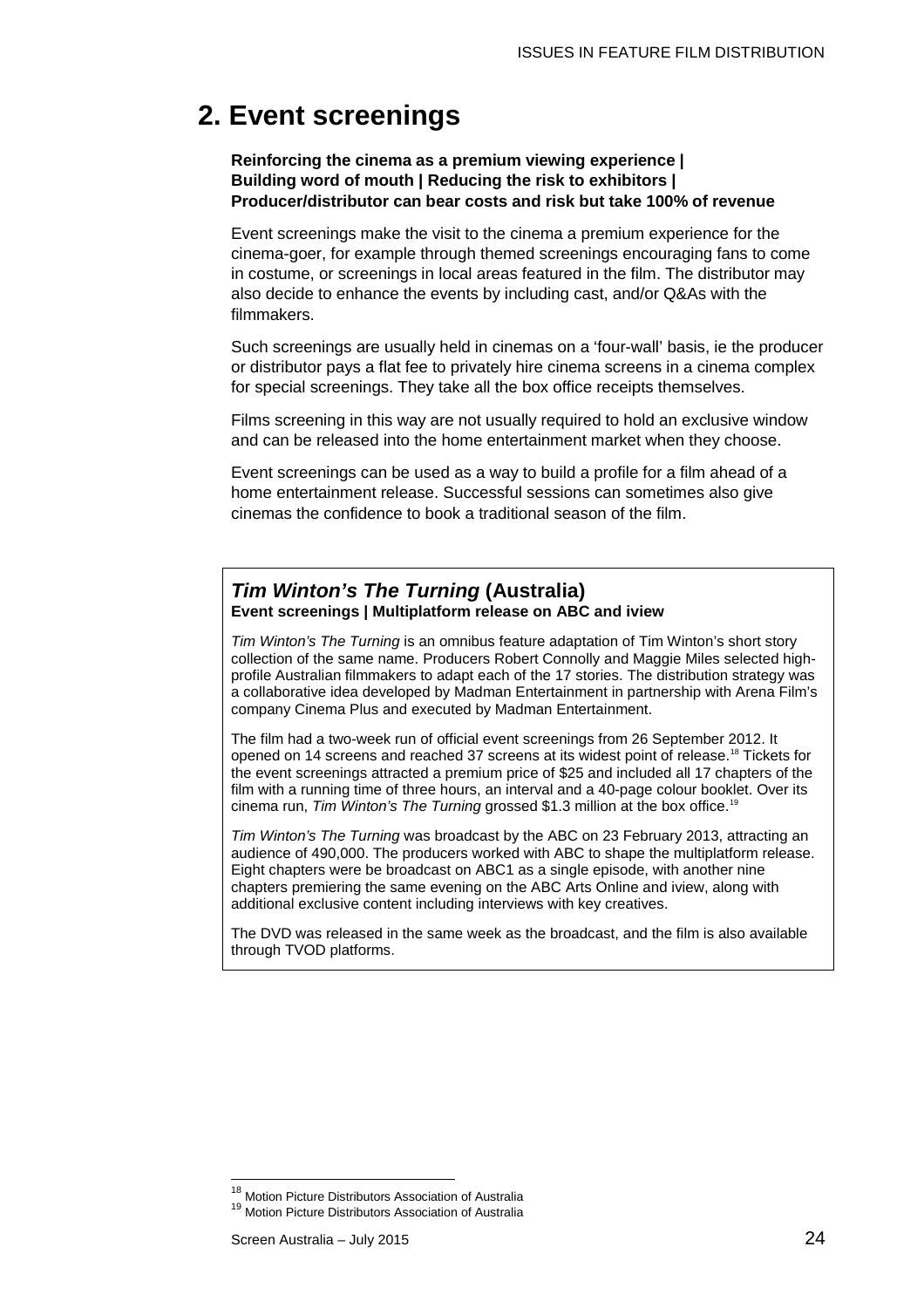### <span id="page-24-0"></span>*Wyrmwood: Road of the Dead* **(Australia, US) Cinema on demand** | E**vent screenings** | A**ccelerated home entertainment**

*Wyrmwood* is a low-budget zombie movie by a first time director and producer. The film's target audience was 18–30-year-old males and fans of the horror/zombie genre. Distributor StudioCanal handled the theatrical and home entertainment release.

**An event screenings strategy** was considered an effective way to harness the enthusiasm of horror fans to raise awareness ahead of the home entertainment release.

Following screenings at international film festivals, *Wyrmwood* had its Australian premiere at five Moonlight Cinema sites nationally on 6 February 2015. The Moonlight Cinema marketing and PR team and StudioCanal collaborated on the publicity. Media screenings took place in early January and ticket giveaways, film merchandise and props were used to secure additional coverage.

One-off 'Friday the 13th' screenings were held on 13 February 2015 at 76 cinemas. The date was chosen to capitalise on the connection between Friday the 13th and horror themes, as well as provide counter-programming to *50 Shades of Grey*. Several screenings also took place the following weekend at a handful of locations including at Dendy Newtown. *Wyrmwood* grossed \$143,000[20](#page-24-2) at the box office.

Between 14 February and 7 April 2015, tickets to screenings of *Wyrmwood* were available for purchase through the **FanForce 'cinema on demand'** website. The screenings do not go ahead unless a minimum number of tickets have been sold. Around 10 screenings were organised through FanForce.

On 2 April 2015 (11 weeks after the February screenings) the film was made available for **home entertainment release** – DVD/Blu-ray and digital platforms (both online rental and download to own)**.** Because the cinemas only committed to one screening, the film was considered alternate content and not subject to the usual 120-day holdback on home entertainment release. According to the distributor, the physical disk sales performed very well, but the EST release under-performed, possibly due to the impact of online piracy.

Social media was a key marketing platform including Facebook and YouTube advertising and an official *Wyrmwood* Facebook page and Twitter feed. In addition, there was a twoweek outdoor poster campaign in targeted inner city locations coinciding with the Moonlight Cinema screenings in the first week and the Friday 13th screenings in the second.

**In the US,** *Wyrmwood* was released by independent distributor and exhibitor IFC Midnight on Friday 13 February 2015, both its own cinemas and on VOD for online rental on iTunes, Xbox Video, Google Play and Amazon Instant Video.

Once the film was released in the US, it appeared on **file sharing sites such as The Pirate Bay**, where it was one of the top 10 most downloaded movies for 10 consecutive days.

The availability of the film on file sharing sites before the local home entertainment release could have undermined *Wyrmwood*'s revenue potential in the Australian market. Those keen to watch the film at home as a result of the buzz generated in February might have been tempted not to wait for it to be available legally in April.

<span id="page-24-1"></span>It is difficult to estimate the impact on *Wyrmwood* sales and revenue as a result of online piracy.

 $\overline{a}$ 

<span id="page-24-2"></span><sup>&</sup>lt;sup>20</sup> Motion Picture Distributors Association of Australia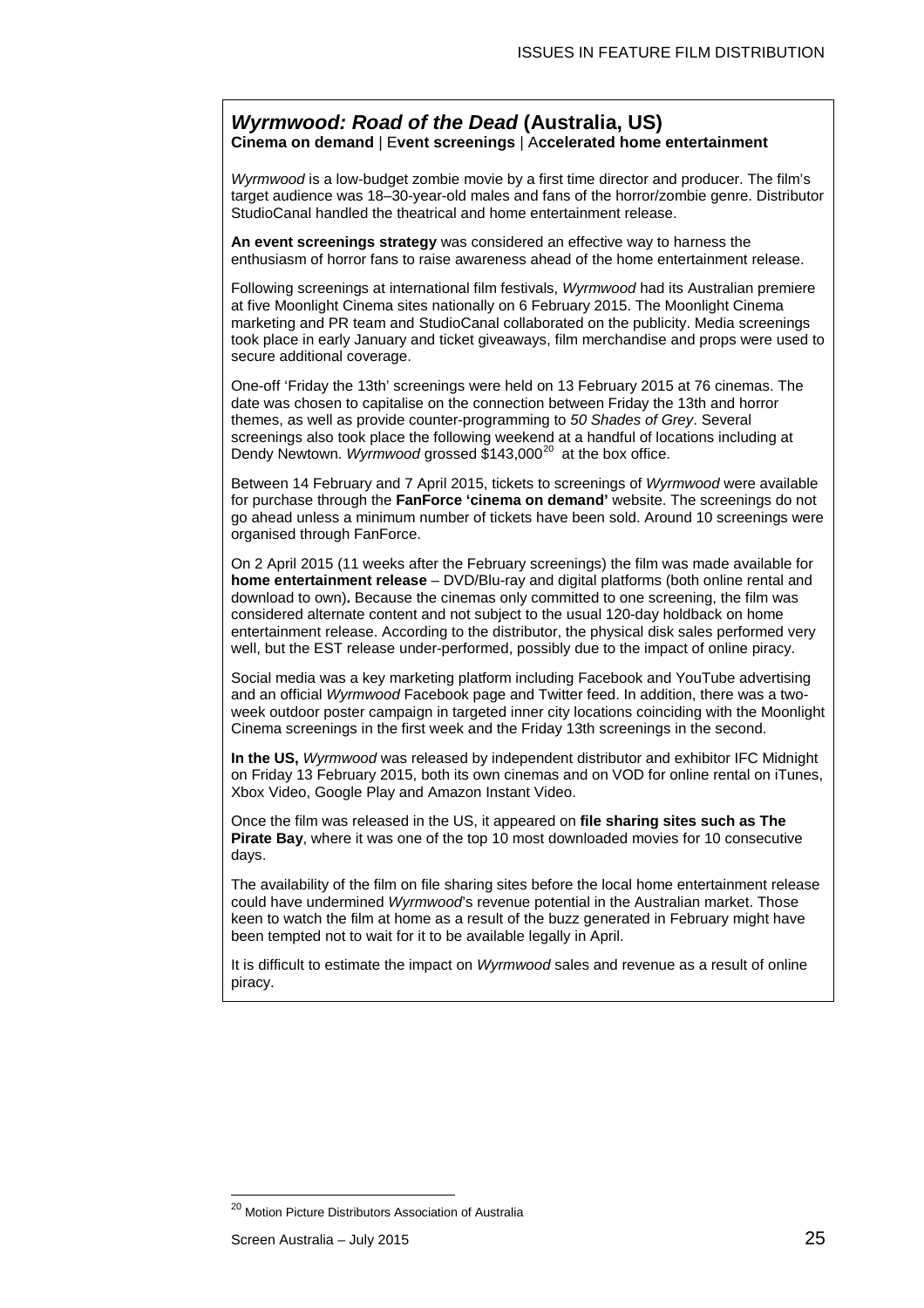### **3. Customised approaches to the theatrical window**

### **Adapting release strategies for individual films**

The standard 120-day exclusive window for cinema release in Australia may be too long for some films. Where possible, releasing on home video release sooner can allow audiences stimulated by the initial buzz around the film's theatrical premiere to watch the film at home in their own way.

Films considered to be 'alternative content' are not subject to the 120-day holdback. Australia/Germany co-production Maya the Bee, for example, was allowed a 33-day window as an alternative content title because it was a children's animation that only screened in daytime sessions. (See case study next page.)

Cinema-on-demand or four-walled event screenings are also not subject to the 120 day window (see pages [23,](#page-22-0) [23\)](#page-22-1). And smaller exhibitors may be open to special arrangements, as with Palace Cinemas' involvement with Transmission in 'Sydney Film Festival Presents' screenings of Strangerland (see case study below).

Where distribution and exhibition are 'vertically integrated' – owned by the one company – more customisation may be possible in setting the window between the theatrical release and home entertainment release, even enabling 'day and date' releases for select titles – at least in the company's own cinemas.

In Australia, the market is relatively small, and even where a distributor also has interests in exhibition (Roadshow, Icon/Dendy, Palace, and Sharmill Films/Nova), they rarely release films only in their own cinemas, so experimentation remains difficult.

In the larger US market, however, a distributor like Magnolia Pictures can partner with its sister company, arthouse cinema chain Landmark Theaters, to release films both in their cinemas and VOD. Their 'ultra VOD' program involves premiering films on VOD a month before they hit theatres. Many Australian films released in the US now employ this strategy – The Babadook, for example. (See case study page [28.](#page-27-0))

### *Strangerland* **(Australia) Post-festival cinema run**

Director Kim Farrant's feature film debut starring Nicole Kidman and Ralph Fiennes had its Australian premiere at the 2015 Sydney Film Festival (SFF). Distributor Transmission then partnered with Palace Cinemas and the festival on a short theatrical run, followed by a home entertainment release one month later to capitalise on the attention generated by the festival and Palace screenings.

*Strangerland* screened at the festival on 5 and 6 June 2015, and the film then opened at Palace Cinemas and select independent screens on 11 June on approximately 25 screens. SFF was a promotional partner on the theatrical release, which was marketed as 'Sydney Film Festival Presents'. The film was booked for one week of screenings but many cinemas carried the film over to a second week as a result of several sell-out sessions.

Co-founder of Transmission Andrew Mackie told industry magazine *Inside Film* that the theatrical release had generated approximately \$100,000 and averaged around \$2,000 a session, a result that Transmission were very happy with and augured well for the home entertainment release on 10 July 2015.<sup>[21](#page-25-0)</sup>

 $\overline{a}$ 

<span id="page-25-0"></span><sup>&</sup>lt;sup>21</sup> <http://if.com.au/2015/06/28/article/Good-returns-for-mini-festival-releases/KBJWTRZYRU.html>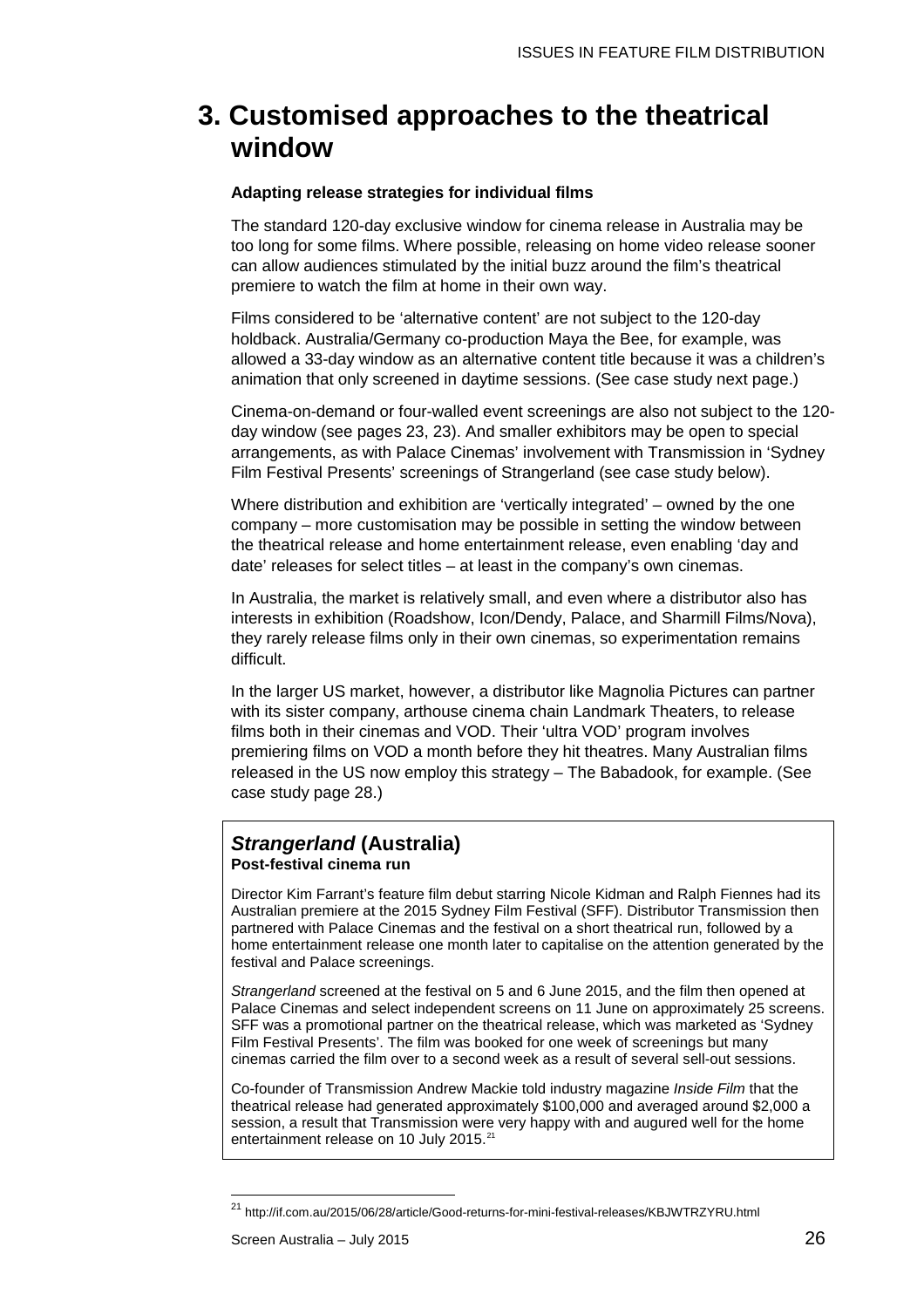### *Maya the Bee* **(Australia)**

#### **International success | Specialty cinema release in Australia as alternative content, and home entertainment one month later**

*Maya the Bee* (Germany/Australia) is an animated preschool feature based on the German book and European TV series of the same name. The film was released in 26 countries, generating over A\$28 million at the box office, and was particularly popular in European countries where the *Maya the Bee* franchise had a high level of awareness.

Despite strong broadcast ratings for the series on ABC, it was a relatively unknown brand in Australia, so the film did not have the same scale of cinema release here as in international territories. The Australian co-producer, Buzz Studios, a subsidiary of Flying Bark Entertainment, partnered with StudioCanal to release the film on 155 screens on 1 November 2015. The theatrical run was limited to one or two daytime sessions a day. This included sessions as part of the 'Hoyts Junior' program in Hoyts Cinemas. The theatrical release generated \$256,000 at the box office.

Barbara Stephen, Managing Director of Flying Bark Productions, stated that 'the strategy for the film was a specialty release with a reduced ticket price to make the film more affordable for families and generate awareness of the character and the film with the Australian audience. We feel this was the best approach to ensure a strong home entertainment release and drive ancillary sales of the film.' [22](#page-26-0)

As an alternate content title, *Maya the Bee* had a shorter theatrical window and was released on home entertainment platforms by Beyond Entertainment on 1 December 2015, a month after the theatrical release. It has performed strongly on DVD and TVOD, significantly exceeding both parties' forecast sales.

### *It Follows* **(US)**

#### **Rapid change of strategy | Theatrical release expands from 4 to 32 screens then 1,218 screens | VOD postponed**

*It Follows* is a low-budget horror film directed by David Mitchell. It was acquired by TWC Radius in August 2014, nine months after its world premiere at Cannes. With limited advertising, the film opened on 13 March 2015 on four screens in New York and Los Angeles, grossing US\$160,000 in its first weekend.

TWC Radius had planned to release the film on VOD two weeks after its theatrical release. Based on the opening weekend result, however, they decided to delay the VOD release and put the film into more cinemas to maximise its theatrical gross. In its second weekend *It Follows* expanded to 32 screens and then to more than 1,000 screens the week after.

The film went on to gross over US\$14 million at the US box office. With a low-profile cast and director and a small advertising spend focussed on social media, its success has largely been attributed to strong reviews and word of mouth.

Co-president of TWC Radius Tom Quinn told media outlets they had planned for a flexible release strategy including the possibility of expanding the theatrical release to 'allow the marketplace to dictate the best course of action'.<sup>[23](#page-26-1)</sup> To achieve this flexibility, TWC Radius had to carefully manage its relationships with exhibitors as well as VOD services.

Rialto Distribution acquired *It Follows* for release in Australia. It releasing the film theatrically on 16 April 2015 and on home entertainment platforms 90 days later on 16 July, timed to coincide with the US home entertainment release. This is important as once films have been released on home entertainment platforms they can be easily uploaded to pirate sites, and horror films are particularly susceptible to piracy.

Major cinema chains declined the film due to the shortened window of exclusivity (Rialto and the other independent distributors are not party to major cinema chains' two-year agreement to allow 90-day windows for a limited number of titles – see page [7\)](#page-6-3). Palace, Dendy and some independent cinemas took the film, enabling Rialto to launch it on eight screens. *It Follows* grossed \$279,000 at the Australian box office.

<span id="page-26-0"></span><sup>&</sup>lt;sup>22</sup> [http://if.com.au/2014/11/03/article/Maya-the-Bee-Movie-Aussie-WW1-movie](http://if.com.au/2014/11/03/article/Maya-the-Bee-Movie-Aussie-WW1-movie-unleashed/DFJZREZRLX.html)[unleashed/DFJZREZRLX.html](http://if.com.au/2014/11/03/article/Maya-the-Bee-Movie-Aussie-WW1-movie-unleashed/DFJZREZRLX.html)  $\overline{a}$ 

<span id="page-26-1"></span><sup>23</sup> <http://variety.com/2015/film/news/it-follows-box-office-radius-twc-highest-grossing-release-1201462208/>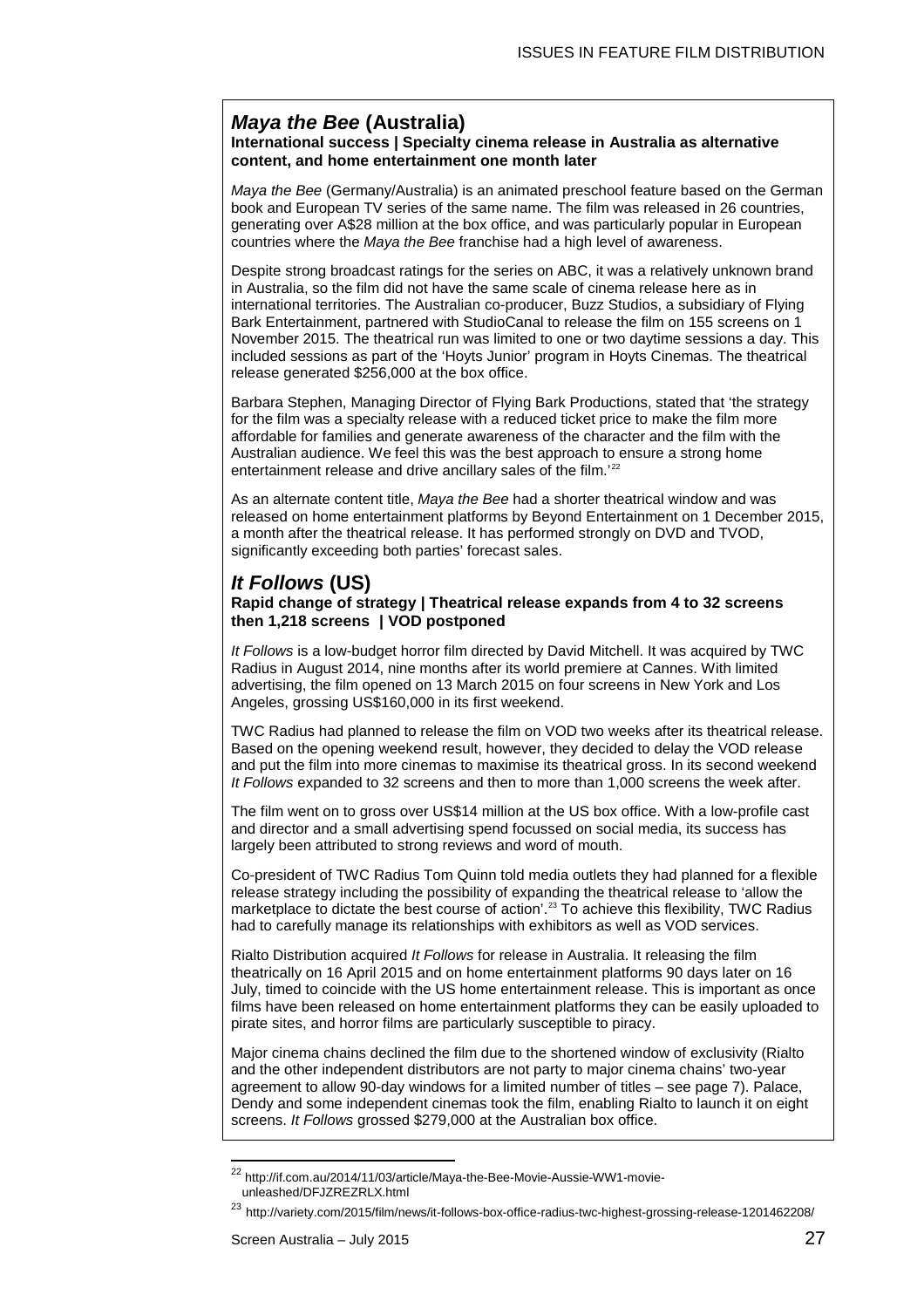### <span id="page-27-0"></span>**'Ultra-VOD' releases in the US**

### **Magnolia Pictures Distributor partners with vertically integrated exhibitor**

Magnolia Pictures is one of a group of distribution companies in the US successfully releasing films in cinemas and on VOD simultaneously or within a few weeks of each other.

Although the larger cinema chains in the US will not screen films unless they have a 90 day exclusive theatrical window, Magnolia Pictures and arthouse cinema chain Landmark Theaters are sister companies – both owned by parent company 2929 Entertainment – which gives Magnolia flexibility in how it can release its films. Landmark has 54 theatres and 220 screens in 21 markets across the US. It is the nation's largest theatre chain dedicated to exhibiting and marketing independent film.

Magnolia Pictures specialises in foreign and independent film. It releases 35-40 films per year, and about 25 of them go through an '**ultra-VOD' program**, which premieres them on cable VOD and iTunes a month before they hit theatres (cable VOD comprises approximately half of the transactional VOD market in the US.) The ultra-VOD films are screened in Landmark Theaters as well as other cinemas that agree to exhibit the film. The remaining films distributed by Magnolia Pictures either have a theatrical release followed by home entertainment release after the standard 90 days or are released direct to home entertainment.

In some cases the theatrical release will serve primarily as marketing to drive VOD sales, rather than as a revenue generator in its own right. In other cases, a film can perform well on both theatrical and VOD platforms.

Films released by Magnolia on ultra-VOD include *Melancholia* (Lars Von Trier 2011), which grossed approximately US\$2 million on VOD and US\$3 million at the box office, and *All Good Things* (Andrew Jarecki 2010) US\$5 million on VOD and US\$582,000 at the box office. $24$ .

### *The Babadook*

### **Australian film with successful 'ultra-VOD' release in the US**

Australian horror movie *The Babadook* was distributed in the US by IFC Midnight with an ultra-VOD strategy. DirecTV, a cable TV provider, had exclusive rights to the film for 30 days before its theatrical release, making the film available on demand to its 20 million cable VOD subscribers. The initial release in three cinemas on 28 November 2014, concurrent with VOD, was expanded to 80 cinemas at its widest point.

*The Babadook* grossed over US\$950,000<sup>[25](#page-27-2)</sup> in US cinemas, and according to IFC Midnight was ordered 200,000 times on cable VOD and 160,000 times through TVOD (iTunes, Google Play etc). The film was released on DVD and Blu-ray in the US on 14 April 2015.<sup>[26](#page-27-3)</sup>

The film had been released through Umbrella in Australia earlier in 2014, opening on 10 screens, reaching 13 screens and grossing \$268,044.<sup>[27](#page-27-4)</sup> It was released in the home entertainment market approximately four months later on 31 October 2014. Information on local home entertainment sales is not publicly available.

<sup>&</sup>lt;sup>24</sup> http://www.thewrap.com/vod-rescue-how-one-format-saving-indie-film-33085/

<span id="page-27-4"></span><span id="page-27-3"></span><span id="page-27-2"></span><span id="page-27-1"></span>

<sup>25</sup> Rentrak Corporation<br>
26 http://if.com.au/2015/03/15/article/The-Babadook-shines-for-IFC-Midnight/BCICPVZBSE.html<br>
27 Motion Picture Distributors Association of Australia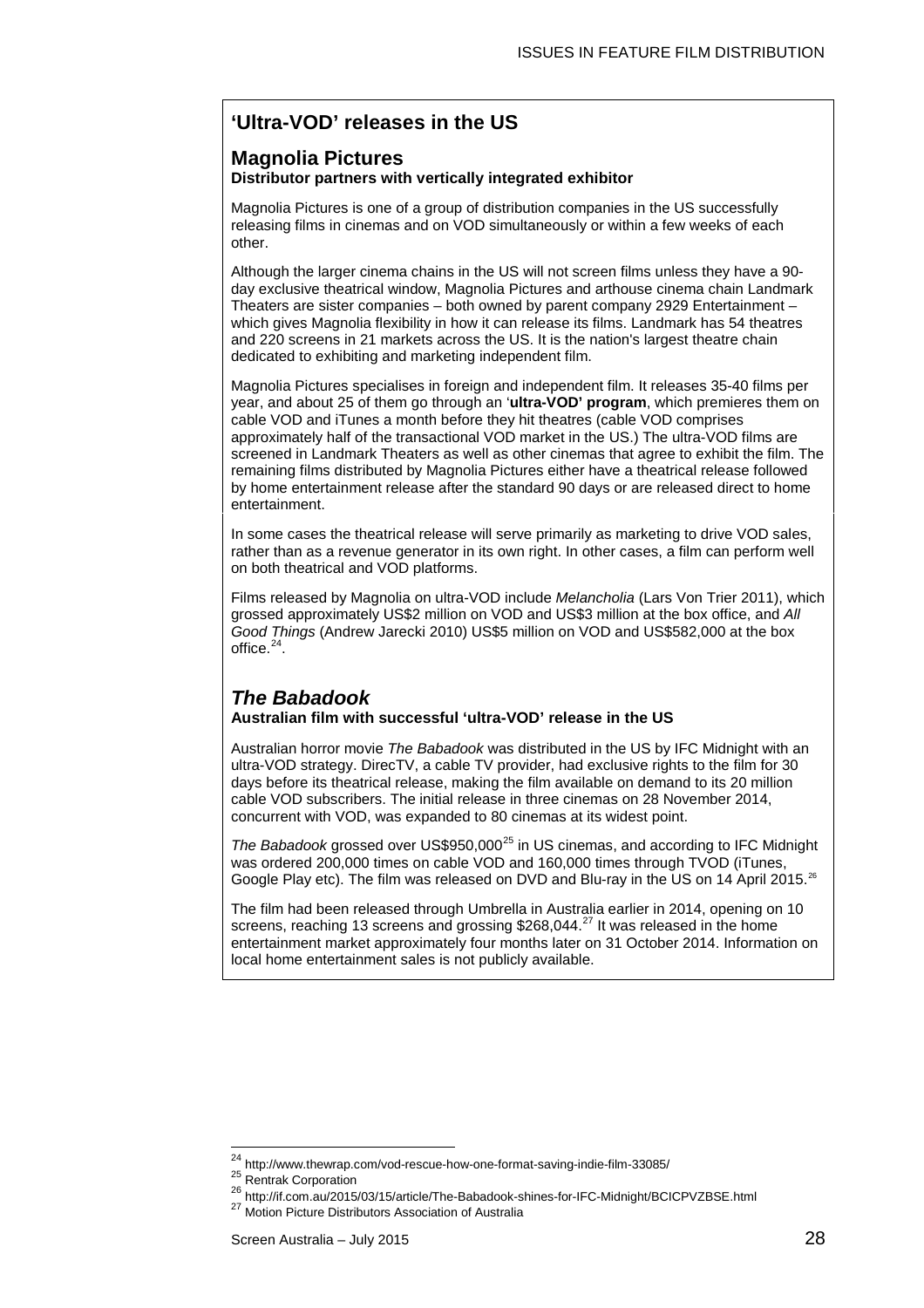### *Snowpiercer* **(US release of Korean film)**

### **Theatrical release expanding from 4 to 250 screens** | **Accelerated VOD release** | **Capitalising on audience anticipation**

*Snowpiercer* is a Korean film that received a lot of attention for its successful theatrical and VOD release in the US. The film was the English-language debut of Korean director Bong Joon-ho, with a US\$40 million budget and a cast of high-profile international actors including Tilda Swinton and Chris Evans. Bong Joon-ho had an established fan base in US due to the popularity of his earlier Korean-language films including horror film *The Host*, which grossed over US\$2 million at the US box office in 2007.

Distributed by TWC Radius, the film opened in eight cinemas on 27 June 2014, expanding to 250 screens and grossing US\$4.5 million at the box office over its theatrical run. It was released on VOD two weeks after the start of its theatrical release, earning US\$6.5 million on VOD in two months.

*Snowpiercer* shows the revenue potential of a distribution strategy that eschews a conventional release pattern in the US. However, some unique circumstances helped generate audience awareness and anticipation prior to its release.

The Weinstein Company (TWC) acquired the film at script stage with the intention of giving it a wide theatrical release. TWC did not consider the completed film to be appealing to a mainstream audience and asked Bong Joon-Ho to allow the film to be edited and a voiceover added. He did not give permission and the release was delayed by several months. Eventually, the original version was released as described above – a smaller theatrical run with a two-week exclusive window before being made available on VOD. In the meantime, media reporting on the delayed release generated online discussion by viewers who wanted to watch the original version.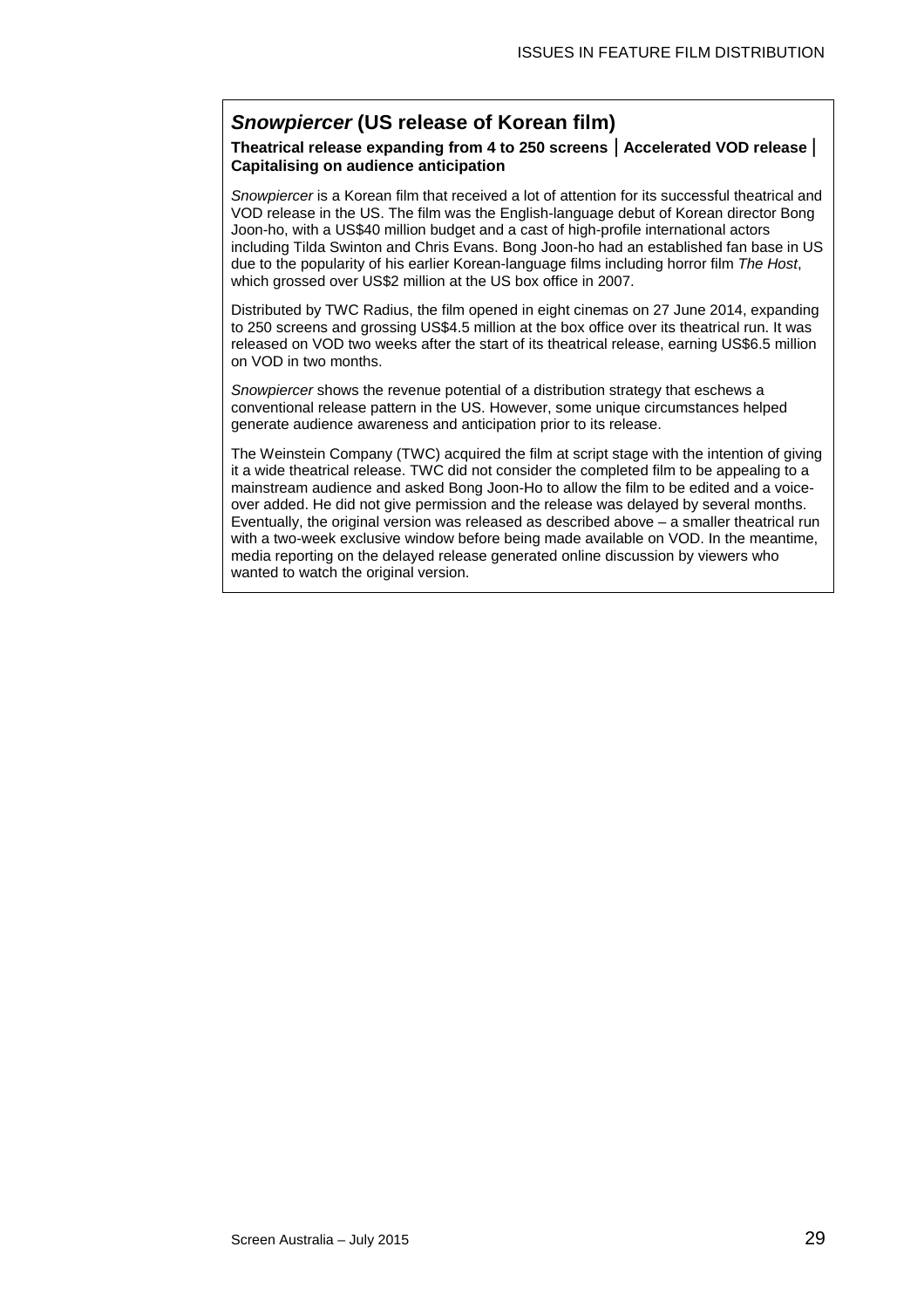### <span id="page-29-0"></span>**4. Elevated digital premiere – primary release to transactional VOD**

**Cost-effective audience-focused strategy | Maximised marketing impact | Harnessing social media word of mouth**

A high-profile or 'elevated' digital release is where the expensive theatrical window is replaced with a highly promoted premiere on transactional VOD, followed closely (or day-and-date) by other home entertainment platforms.

This may be an appropriate and viable strategy for some films. To raise the profile of the film outside the cinema context, the distributor or producer needs to spend more on marketing than usual for a VOD release, targeting an online audience, generating buzz through social media and harnessing communities of interest relevant to the film. Special event cinema screenings may also be incorporated as part of the publicity campaign.

One of the risks associated with such a release is that mainstream media outlets may not cover titles not screening in cinemas. A newsworthy hook such as the source material, subject matter, well known cast or an established director may be necessary to attract media coverage and reviews.

The first platform in the release chain generally commands the highest price for audiences, as this is when demand is strongest. However, where the initial platform is VOD, the challenge is finding a price that does not devalue the film, while at the same time meeting audience expectations of the online environment.

Distributors may also have difficultly competing with theatrically released films for shelf space at DVD/Blu-ray retailers. They would have to convince retailers that there is a DVD/Blu-ray audience for the film.

Currently, there may be financing implications if the film is not made with the intention of releasing it theatrically, as it may not be eligible for the 40 per cent Producer Offset.

Australian film *The Mule* is a good example of an elevated digital release. Although the film was initially intended for cinema release, once completed, the distributor and producer both felt a digital premiere would be more appropriate. See case study next page.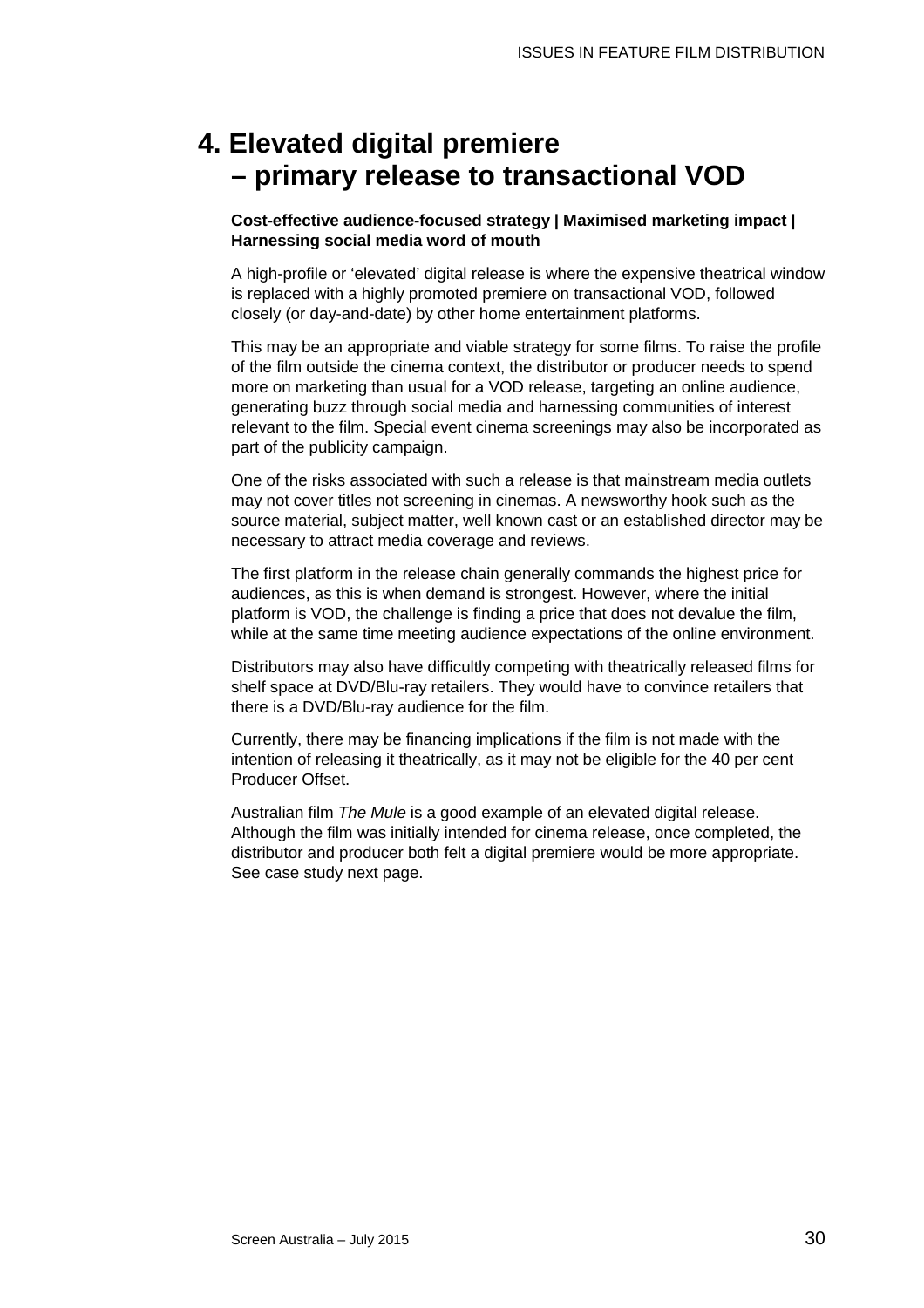### *The Mule* **(Australia) Digital premiere**

*The Mule* is an Australian dark comedy distributed by eOne in 2014. The target audience for the film was identified as male-skewing, 18-44 years old and fans of comedy/crime thrillers and commercial 'gross-out' humour.

eOne initially acquired *The Mule* for a theatrical release. However, together with the producers of the film, they decided that video-on-demand would be a more viable primary release platform. The producers also wanted to reach potential viewers beyond those who had access to the inner-city cinemas that typically screen limited-release films.

eOne described the release as an 'elevated digital premiere', meaning that the publicity and marketing campaign used similar strategies to build hype around the digital release as would be used to promote a theatrical release. This also meant a larger marketing spend than a typical direct to home entertainment release.

*The Mule* was available for pre-order on iTunes from 29 September 2014, and for download-to-own in Australia on 22 November 2014 on iTunes, Google Play, Dendy Direct, Xbox Video and Playstation Store. 10 days later, the film was available for online rental on the same platforms, and on DVD/Blu-ray.

Hugo Weaving, Leigh Whannell and Angus Sampson undertook a publicity tour the week of the digital release. Weaving and Sampson also participated in preview screenings followed by Q&A at Cinema Nova in Melbourne on 18 November 2014 and at Dendy Newtown in Sydney on 19 November 2014. There was coverage of the film and its digital release strategy in media outlets across print, radio and online.

On 7 December 2014 Sampson and Whannell, along with surprise guests, 'live tweeted' a running commentary on the film, offering insights from both sides of the camera as well as hosting trivia and giveaways. Fans were encouraged to press play on their digital, Blu-ray or DVD copies of the film at 3pm AEDT, and follow @themulemovie on Twitter, tagging tweets #TheMuleLive to join in.

*The Mule* was released in North America on 22 November 2014 (the same day as the Australian download-to-own release) for download-to-own and online rental on over-thetop VOD platforms Vudu, iTunes, Target Ticket and Xbox Video.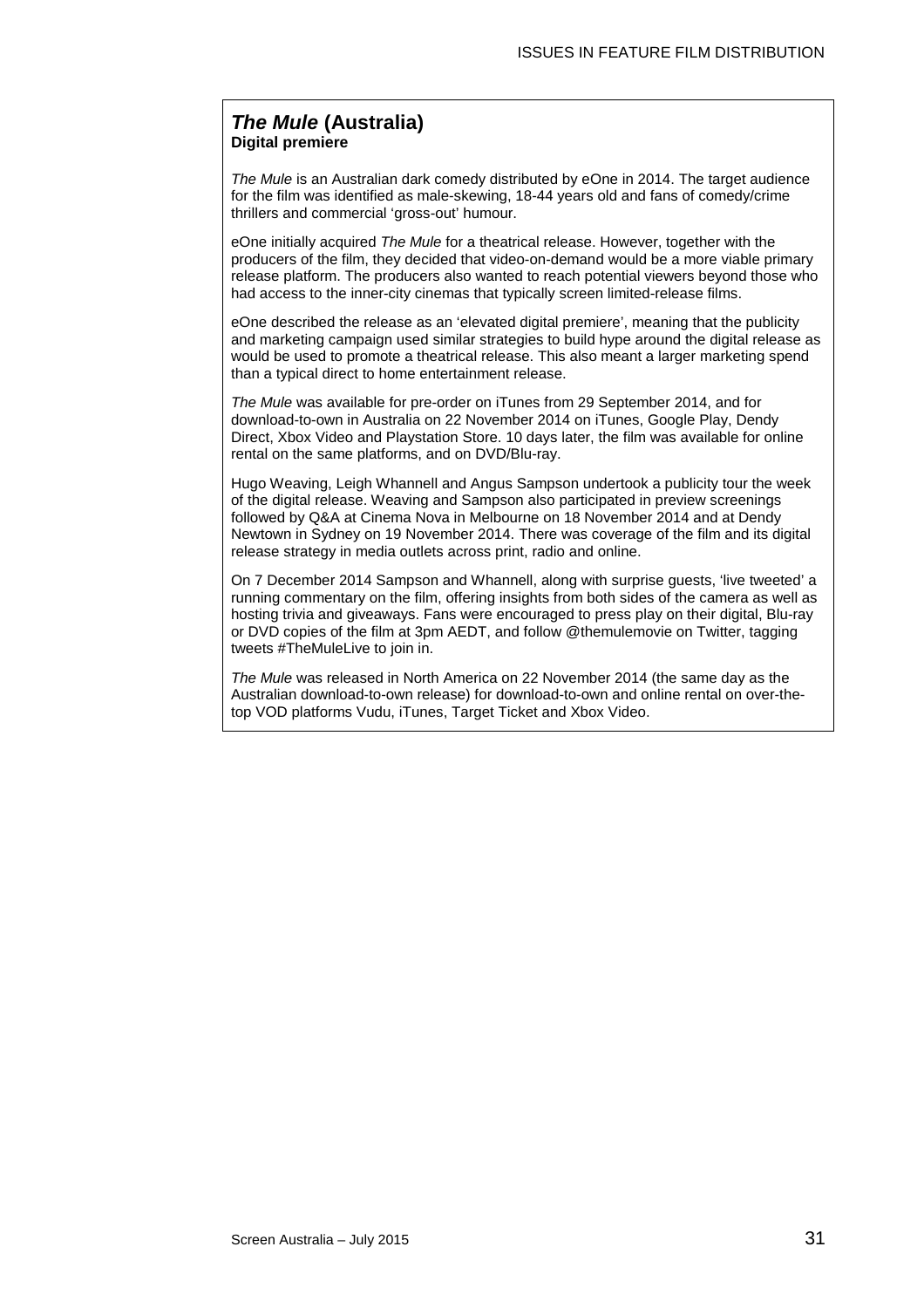### <span id="page-31-0"></span>**5. Platform-exclusivity deals on broadcast and SVOD platforms**

#### **Getting more value out of licensed platforms**

Broadcast and subscription platforms tend to sit towards the end of the value chain, and revenue from these platforms is relatively low as a result. However, where the film is seen to have the potential to attract advertising or subscription revenue, higher fees might be paid for screenings earlier in the cycle – even as the film's premiere – or for a period of platform exclusivity.

A broadcast premiere can be part of a broader distribution strategy, especially where the broadcaster has provided an upfront contribution to the budget in the form of a presale. For example, telefeature *Underground: The Julian Assange Story* was screened at the Toronto Film Festival and the London Film Festival ahead of its broadcast premiere on 7 October 2012. The average audience for the broadcast was 2 million viewers.[28](#page-31-1) *Underground* was released on DVD/Blu-ray a month later on 7 November 2012. It then had one-off cinema screenings followed by Q&A in capital cities and regional centres from March to April 2013.

17 telefeatures premiered on free-to-air television between 2012 and 2014, with average audiences ranging from 248,000 to more than 2 million (two titles, including *Underground*). [29](#page-31-2) Three telefeatures, including *Exchange Student Zero,* premiered on subscription TV over the same period.

To date, there are few examples of feature films premiering on subscription VOD (SVOD) services, although this is changing. See box below.

### *Investment in movies from SVOD services*

**Netflix** has made some high-profile feature film acquisitions, picking up the rights to war thriller *Jadotville* at the European Film Market 2015 for US\$17 million and the rights to Cary Fukunaga's African war drama *Beast of No Nation* for US\$12 million.

Netflix has also acquired Australian director David Michôd's satire *War Machine* starring Brad Pitt. Principal photography on *War Machine* starts in August 2015 for a 2016 exclusive release on Netflix and in select theatres.<sup>[30](#page-31-3)</sup>

In January 2015, **Amazon Studios** announced it would produce original movies for theatrical release and availability on its SVOD service Prime Instant Video. Amazon indicated it would produce around 12 movies a year, with budgets ranging from US\$5 million to US\$25 million. The films would be available on the SVOD service within two months of theatrical release. Its first film *Chi-raq*, written and directed by Spike Lee, wrapped shooting in July 2015.<sup>[31](#page-31-4)</sup>

On 30 July 2015, Screen Queensland announced a partnership with **Australian SVOD service Stan** to develop and finance a \$1 million feature film that will premiere exclusively on Stan.<sup>[32](#page-31-5)</sup>

 $\overline{a}$ 

<span id="page-31-2"></span><span id="page-31-1"></span> $^{28}$  Source: OzTAM and RegionalTAM, 5-city-metro, combined markets, total people, consolidated. Metro viewers totalled 1.5 million<br>
<sup>29</sup> Source: OzTAM and RegionalTAM, 5-city-metro, combined markets, total people, consolidated.<br>
<sup>30</sup> Source: IndieWire, Netflix Acquires David Michôd's 'War Machine' Starring Brad Pitt,<br>
http

<span id="page-31-3"></span>article//www.indictriclecom/article/network-starring-starring-starring-starring-starring-starring-pitch-201506<br>Fortune, Amazon is working with Spike Lee for its first original

<span id="page-31-5"></span><span id="page-31-4"></span>movie<http://fortune.com/2015/07/15/amazon-spike-lee/><br>
<sup>32</sup> http://fortune.com/2015/07/15/amazon-spike-lee/<br>
<sup>32</sup> http://www.screenqueensland.com.au/news/onscreen-news/1683-australian-first-as-screen-queenslandoffers-1-million-feature-film-with-stan-.html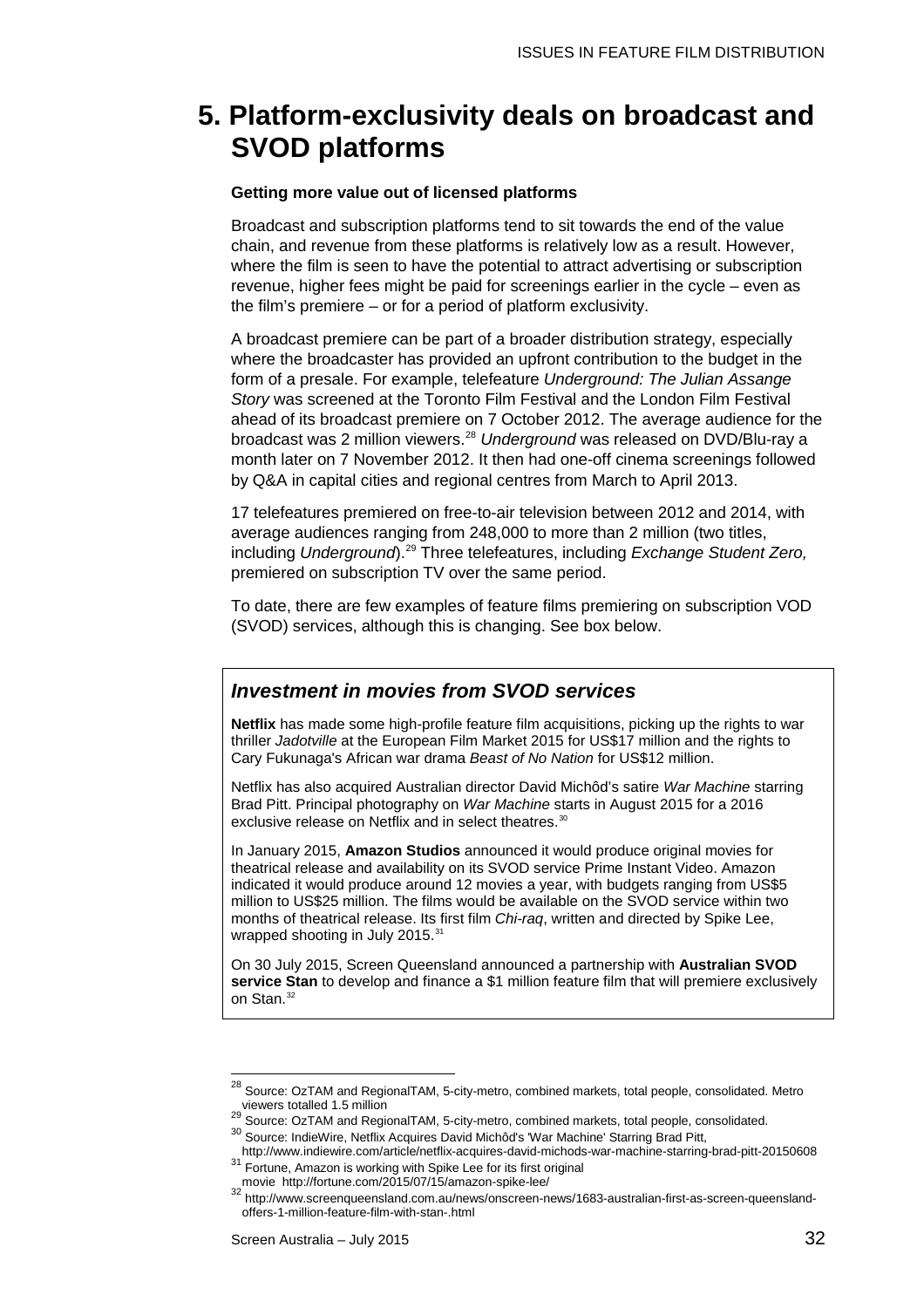### <span id="page-32-0"></span>**6. Direct-to-fan distribution**

### **Available to producer as well as distributor | Can supplement other release strategies to maximise long tail**

Direct-to-fan services enable rights holders to sell or rent films through a video player that can be embedded on any website and shared through social media. They enable producers/rights holders to sell titles individually, rather than as part of an online catalogue.

Rights holders set their own prices and the platform takes a commission from gross sales revenue. The services usually do not charge upfront fees.

The platforms also have 'affiliate' programs, which enable third parties that embed or share the film to take a commission from sales from their website or social media account.

The video players can be embedded on any website anywhere in the world and each of the platforms provides geo-blocking tools. Rights holders are responsible for uploading their films in appropriate video formats.

Direct-to-fan distribution is unlikely to be the primary revenue driver for a film but does provide opportunities to generate additional revenue and viewers. Vimeo, VHX, Spondo and Distrify are examples of services that enable direct-to-fan distribution.

### **Vimeo On Demand**

**Films available:** *Chasing Ice*, *Silver Bullets*, *Ned Rifle*, *Bill Cunningham New York*

**Commission/fees**: 10 per cent after transaction costs. Annual subscription fee of \$199 to join Vimeo PRO.

### **Affiliate program**: N/A

**User payments:** Viewers can pay via Pay Pal or credit card.

**Payments to rights holders:** Rights holders need a verified PayPal account in order to receive earnings. All VOD payments are made in US dollars. Sales made in currencies other than US dollars will be converted to USD based on the final exchange rate of the day each purchase was made.

Funds are deposited into rights holders' account 30 days after the month's end. For example, a payment for all sales made in the month of June will be transferred from Vimeo to the nominated PayPal account on or around 30 July.

**Other:** Vimeo provides content ratings for users. Vimeo asks creators if their VOD works contain nudity, violence, profanity, or drug/alcohol references. Based on the categories selected – or not selected – one of the following badges will appear on the Vimeo On Demand page: All Audiences, Mature, or Not Yet Rated.

Vimeo On Demand videos can be embedded and sold on other websites. Viewers will be able to rent or buy the videos embedded on other website with the 'Purchase from' prompt in the top right corner of the player.

### **VHX**

**Films available**: *The Act of Killing, Life Itself, Upstream Colour* and *Indie Game: The Movie*.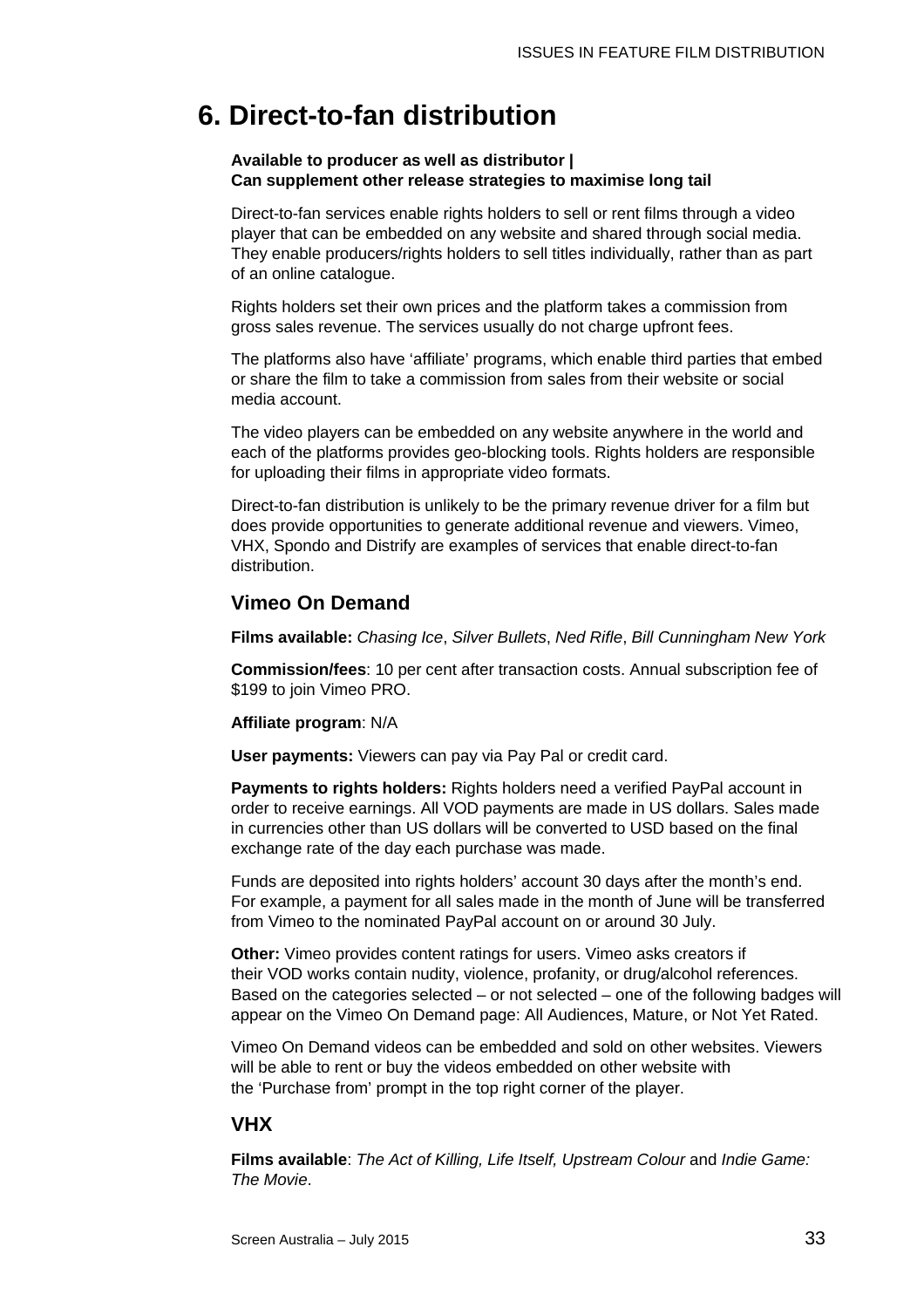**Commission/fees**: 10 per cent + 50c per transaction. No upfront costs or charges for transcoding.

**Affiliate program**: VHX has a beta affiliate program called Partners. At this stage the program is not automatic – rights holders have to contact VHX to use the Partner program. It allows rights holders to decide what percentage of their money goes towards another individual or company. Partners are typically paid on the same cycle as rights holders.

**User payments:** Viewers can pay via Pay Pal or credit card.

**Payments to rights holders:** VHX makes payments outside of the US via PayPal. Rights holders connect their accounts using their PayPal email address and password.

Funds are deposited into rights holders' accounts by the 15th of each month for the previous month's sales. Example: if you sold 100 copies of your film in January, you will receive payment for those sales by February 15th. Payouts are made on a monthly basis.

**Other:** Audit rights – With 10 days notice to VHX, rights holders may appoint a certified public accountant to examine VHX's records with respect to rights holder's income. Audits may not occur more than once in any 12-month period. Should an audit reveal that the VHX has overcharged VHX fees by five per cent or more, the rights holder is entitled to a refund in the amount of the overcharge and reimbursement for reasonable costs associated with the audit.

**VHX statistics** (as at February 13, 2015, statistics are updated daily on the VHX website [https://www.vhx.tv/stats\)](https://www.vhx.tv/stats) Since March 2012, VHX has achieved:

- US\$4,931,396 total gross sales
- 579,460 paid transactions
- 1,038,251 total customers
- 79,445 repeat customers
- 4,006 titles on sale.

The majority of VHX sales come from the US. Australia is VHX's fourth-largest market, with 23,656 sales to date.

### **Spondo**

**Films available**: Australian feature films *The Jammed* (2008) and *Fell* (2014) and Australian documentary *2 Degrees* (2013).

**Commission/fees:** 25 per cent. No upfront costs or charges for transcoding.

**Affiliate program:** To join the affiliate program users contact Spondo via a form on the website and Spondo then calls the user. If an affiliate sells content from their site, they will receive 25 per cent of every sale and the producer receives 50 per cent. Spondo always gets 25 per cent.

**User payments:** Viewers can pay via their PayPal account or use PayPal to pay with their credit card if they don't have a PayPal account.

**Payments to rights holders:** At the end of the month, assuming rights holders have reached an agreed amount of revenue (usually around \$100), they will automatically receive their payment in their preferred PayPal account.

**Other features:** Users can watch for free with advertising. Spondo's advertising platform allows 'smart ads' which combine video content, survey questions and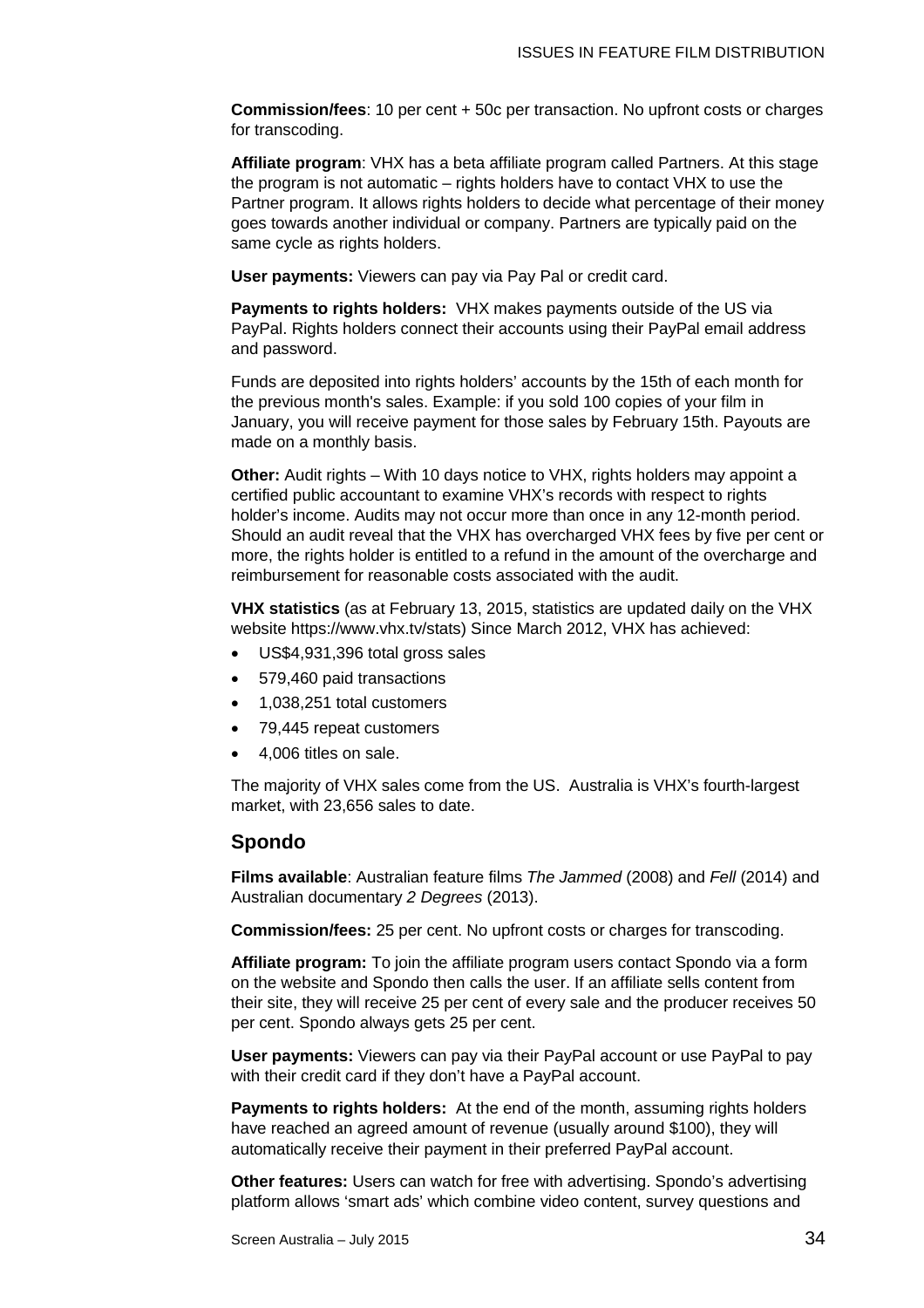demographic information gathering. The price of video content offered to end customers is subsidised either partially or wholly through the integration of an advertisement placed to reach a target audience and gather demographic information for the advertiser's marketing purposes.

### **Distrify**

**Films available:** Classic films from the British Film Institute (BFI), Terry Gilliam's short film *The Wholly Family*, social issue documentaries, Indian feature film *Lucia.*

**Commission/fees:** 30 per cent. No upfront costs or charges for transcoding.

**Affiliate program**: Anyone logged into Distrify is automatically included in the revenue-sharing affiliate program. Users who buy the film or subscribe to the mailing list are automatically logged in. This means that if they use the sharing tools in the video player, or copy and paste the embed code or URL, it automatically includes a unique code that tracks their sharing. Any sales generated from their sharing qualify for the affiliate revenue-share program. Affiliates can choose between PayPal transfer, UK bank transfer or international bank transfer to receive their revenue share.

The minimum revenue-share for an affiliate sale is 10%. Rights holders have the right to offer a greater revenue-share to encourage their audience to share the film more. The first 5 per cent of the revenue-share comes out of Distrify's revenuecut, and the remainder comes out of the film owner's payout, ie if the affiliate share is 10 per cent, the rights holder/Distrify/affiliate split becomes 65/25/10.

**User payments:** Viewers pay via Pay Pal or credit card.

**Payment to rights holders:** Rights holders can access their income report at any time. They are paid at the next quarterly pay run following a withdrawal request provided that the sum due to the rights holder exceeds the minimum payment threshold. Minimum threshold is advertised on the payment pages of the Distrify website from time to time.

**Other:** Rights holders cannot make content available for free on advertising video on demand (AVOD) platforms at the same time as it is available through Distrify. For this reason, Distrify requires rights holders to grant an exclusive licence to AVOD rights to any content made available through Distrify for the duration of the term applicable to that content.

Confidentiality – Rights holders have to agree not to disclose any details about this service and/or their use of it (other than the fact they use the service) to any third party for the duration of the agreement with Distrify and for a period of two years from the termination of the agreement. Rights holders cannot make any PR or other press announcements about their use of Distrify without Distrify's written consent.

### **Distrify statistics**:

- 38% of VOD sales are referred by affiliates
- 15% of VOD sales come from social media
- 5.2% of trailer views lead to VOD sales
- 2.2% of film site impressions lead to VOD sales

English-speaking countries are leading VOD consumption with the US at the top, followed by the UK, Australia, and Canada. Czech Republic has a very strong VOD market followed by Germany, India, France and Italy.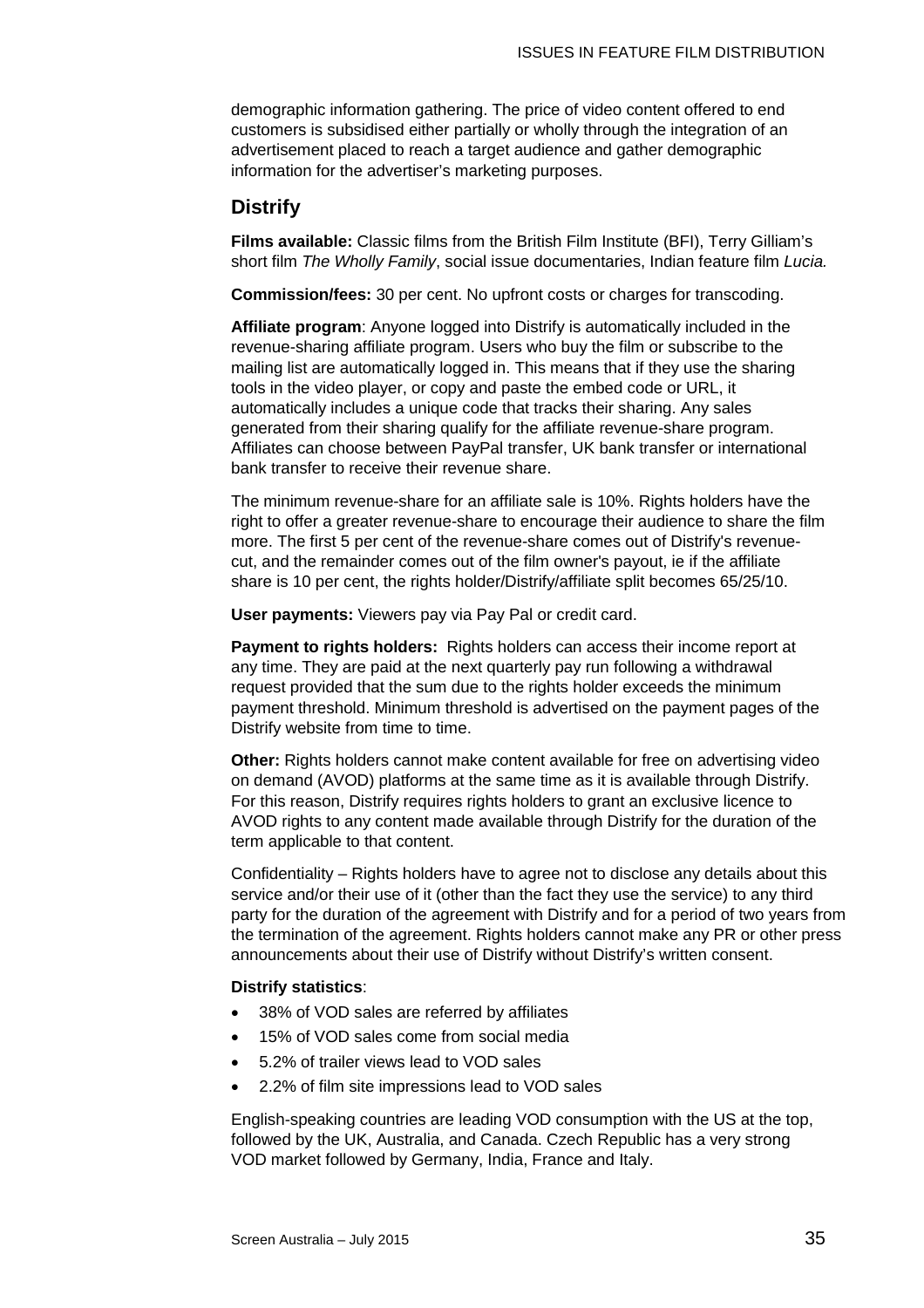## **Supporting transition and innovation**

These are challenging times for independent film. In order to maximise opportunities for Australian films in the current environment, our screen industry will need to be ever more strategic. All players will need to maintain a strong focus on the audience through all stages of production and release. As an industry, we will also need to be prepared to innovate around certain kinds of films and to take some risks.

Screen Australia cannot act alone in addressing change in the industry, but it does have a role in supporting business to take these risks and in leading conversations about the challenges. Some of the ways the agency is facilitating discussion and supporting new initiatives are outlined below.

### **Current Screen Australia programs**

### **Enterprise funding**

The Enterprise Program provides support to businesses to implement initiatives that contribute to the development of the sector as a whole, in addition to fostering the growth of individual businesses.

It provides production and distribution companies with enhanced, multi-year development funding targeted towards ideas, talent and innovative business initiatives.

The objective of the Enterprise program is to support local companies to fund activities that are difficult to resource on a project-by-project basis, that will underpin not only their company's longer-term strategic and commercial positioning but also contribute to the development of the sector as a whole.

The program has been allocated \$10 million over three years from 2014/15.

For more information see [http://www.screenaustralia.gov.au/funding/Enterprise\\_Funding/default.aspx](http://www.screenaustralia.gov.au/funding/Enterprise_Funding/default.aspx)

**In 2014/15 Screen Australia supported three businesses through the Enterprise Industry program to implement initiatives focused on alternative distribution strategies.** The funding allows these businesses to test out new approaches and models for maximising audience engagement with Australian content that they could not realise without additional support.

Arena Film received funding to strengthen its Cinema Plus concept, which creates events around cinema screenings.

The Independent Cinemas Association of Australia (ICAA) received funding to perform a two-year trial and feasibility study to grow the independent cinema audience for Australian films through the 'My Cinema' platform.

See Pictures received funding to progress their development slate and low-budget production arm, Ticket to Ride, and to trial direct-to-digital distribution for suitable films produced through the scheme.